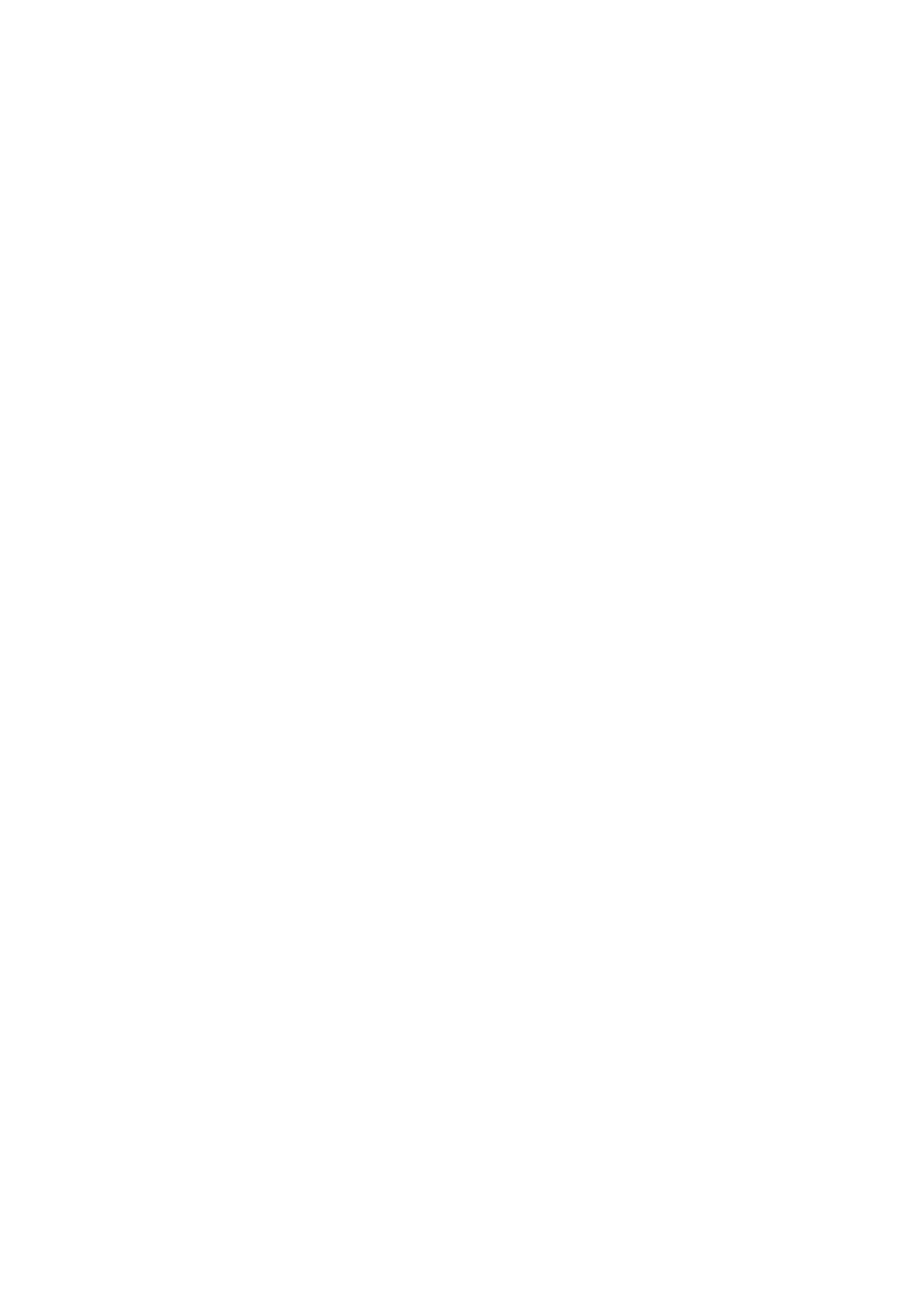# **Introduction**

### **The Public Interest Advocacy Centre**

The Public Interest Advocacy Centre (PIAC) is an independent, non-profit law and policy organisation. PIAC works for a fair, just and democratic society, empowering citizens, consumers and communities by taking strategic action on public interest issues.

PIAC identifies public interest issues and, where possible and appropriate, works cooperatively with other organisations to advocate for individuals and groups affected. PIAC seeks to:

- expose and redress unjust or unsafe practices, deficient laws or policies;
- promote accountable, transparent and responsive government;
- encourage, influence and inform public debate on issues affecting legal and democratic rights; and
- promote the development of law that reflects the public interest;
- develop and assist community organisations with a public interest focus to pursue the interests of the communities they represent;
- develop models to respond to unmet legal need; and
- maintain an effective and sustainable organisation.

Established in July 1982 as an initiative of the (then) Law Foundation of New South Wales, with support from the NSW Legal Aid Commission, PIAC was the first, and remains the only broadly based public interest legal centre in Australia. Financial support for PIAC comes primarily from the NSW Public Purpose Fund and the Commonwealth and State Community Legal Services Program. PIAC also receives funding from the Industry and Investment NSW for its work on energy and water, and from Allens Arthur Robinson for its Indigenous Justice Program. PIAC also generates income from project and case grants, seminars, consultancy fees, donations and recovery of costs in legal actions.

### **PIAC's work on human rights**

Much of PIAC's current and previous substantive work involves human rights issues. This includes work on privacy, discrimination, freedom of information, detention, government and democracy, and access to justice. As such, PIAC has extensive experience in the impacts of laws, policies, programs and conduct on human rights. A significant number of PIAC's casework clients have direct experience of what it means to have their human rights infringed.

PIAC has provided responses to the various inquiries conducted across Australia in the last five years into human rights protection. For example, PIAC conducted a range of community consultations for the National Human Rights Consultation and worked closely with its diverse networks to encourage those least able to respond to the Consultation to take part. This included working with people experiencing homelessness, people with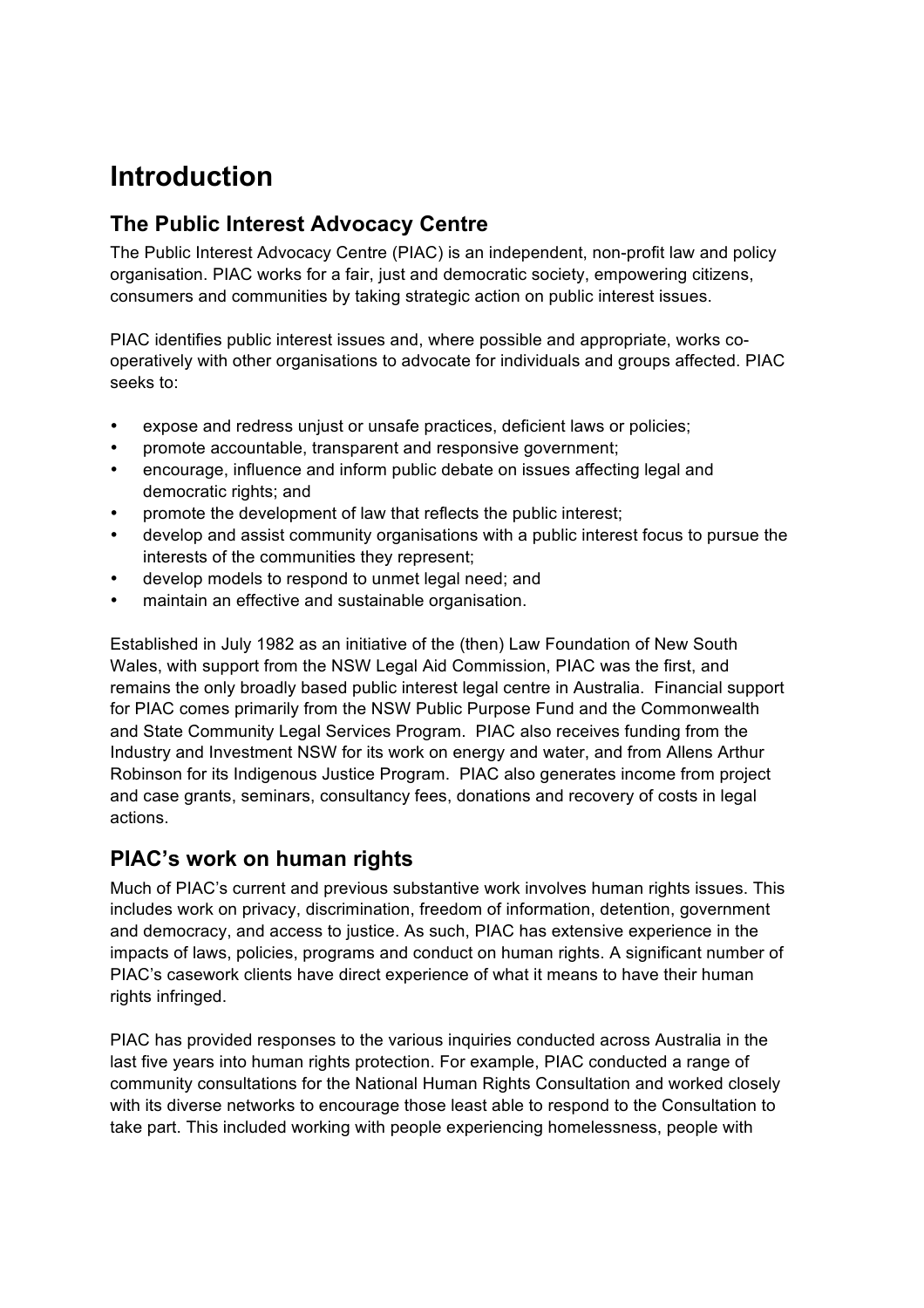mental illness, Indigenous people, prisoners and former prisoners, older Australians, people with disability, and migrant women.

In February 2011, PIAC also commented on the process for developing the National Human Rights Action Plan<sup>1</sup> and on the National Human Rights Action Plan Baseline Study.<sup>2</sup>

### **Summary of Recommendations**

**Recommendation One:** That the Australian Government ensure the participation of all States and Territories in the development of the Action Plan.

**Recommendation Two:** That the Action Plan commit to working with all States and Territories to develop similar rights-protective initiatives to those it identified as being positive in one particular jurisdiction.

**Recommendation Three:** That the Action Plan be redrafted to primarily contain new initiatives to promote greater human rights protection, with less emphasis on listing preexisting government programs and policy responses.

**Recommendation Four:** That the Action Plan specifically detail the role of the nongovernment sector in measuring the success of the Action Plan process.

**Recommendation Five:** That the Action Plan provide a specific timeline for the ratification of the *Optional Protocol to the Convention against Torture and other Cruel, Inhuman or Degrading Treatment or Punishment*.

**Recommendation Six:** That model legislation on the implementation on the *Optional Protocol to the Convention against Torture and other Cruel, Inhuman or Degrading Treatment or Punishment* should provide clear direction on detention facilities subject to inspection and scrutiny, and set out minimum standards for the operation of national preventative mechanism systems.

**Recommendation Seven:** That the Action Plan contain a commitment to review all unratified international human rights treaties.

**Recommendation Eight:** That the Action Plan provide details of the process it will undertake to review unratified international human rights treaties. These details should include specific timeframes and mechanism to inform the community of its decisions.

**Recommendation Nine:** That the Australian Government through the Action Plan commit to the creation of a body separate to the Australian Human Rights Commission to enable complaints of discrimination to be brought before court.

 <sup>1</sup> Brenda Bailey, *Human Rights Action Plan for Australia*, PIAC (2011).

<sup>2</sup> Chris Hartley, *National Human Rights Action Plan Baseline Study,* PIAC (2011).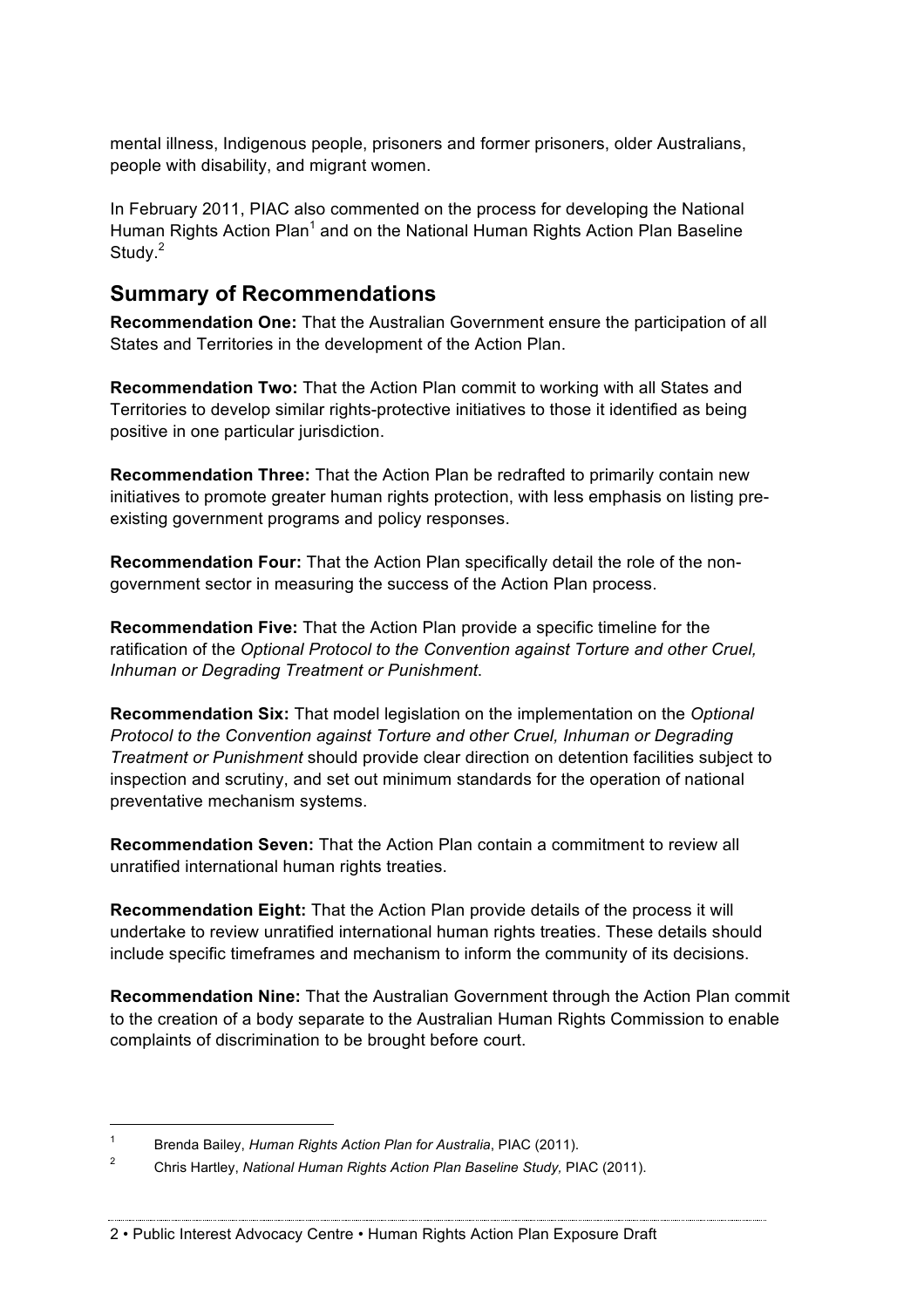**Recommendation Ten:** That the Action Plan under Action Item 18 include reference to the four guiding principles for the consolidation of Commonwealth anti-discrimination laws.

**Recommendation Eleven:** That the Action Plan provide a clear timeline for the Australian Government's response to the Expert Panel report on Constitutional Recognition of Aboriginal and Torres Strait Islander people.

**Recommendation Twelve:** That Action 79 be amended to detail the need for all States and Territories to implement effective responses to the issue of stolen wages and Stolen Generations.

**Recommendation Thirteen:** That the Australian Government commit to the establishment of a joint state and territory taskforce to provide advice on the most appropriate way of making reparations for Stolen Generations and repaying stolen wages in each State and Territory.

**Recommendation Fourteen:** That the Action Plan commit the Australian Government to adopting the recommendations of *Restoring Identity: the final report of the Moving forward consultation project.*

**Recommendation Fifteen:** That the Action Plan detail an external review process to enable evaluation and monitoring of the impact of the National Healing Foundation.

**Recommendation Sixteen:** That the Action Plan establish clear timelines for implementing the recommendations of *Doing Time: Time for Doing*.

**Recommendation Seventeen:** That the Action Plan commit the Australian Government to producing public report on the implementation of the recommendations from the *Royal Commission into Aboriginal Deaths in Custody.*

**Recommendation Eighteen:** That Action 147 of the Action Plan be amended to incorporate specific initiatives referred to in the 2008 White Paper, *The Road Home: A National Response to Reducing Homelessness.*

**Recommendation Nineteen:** That the Action Plan provide timelines for the implementation of the National Quality Framework for homelessness services.

**Recommendation Twenty:** That Action 151 of the Action Plan incorporate the recommendations of the House of Representatives Standing Committee on Family, Community, Housing and Youth report *Housing the Homeless – Report on the Inquiry into homelessness legislation* in relation to the development of new homelessness legislation.

**Recommendation Twenty-One:** That Action 152 of the Action Plan incorporate the recommendations of the House of Representatives Standing Committee on Family, Community, Housing and Youth report *Housing the Homeless – Report on the Inquiry into homelessness legislation* in relation to the development the auditing of laws that impact disproportionately on homeless people.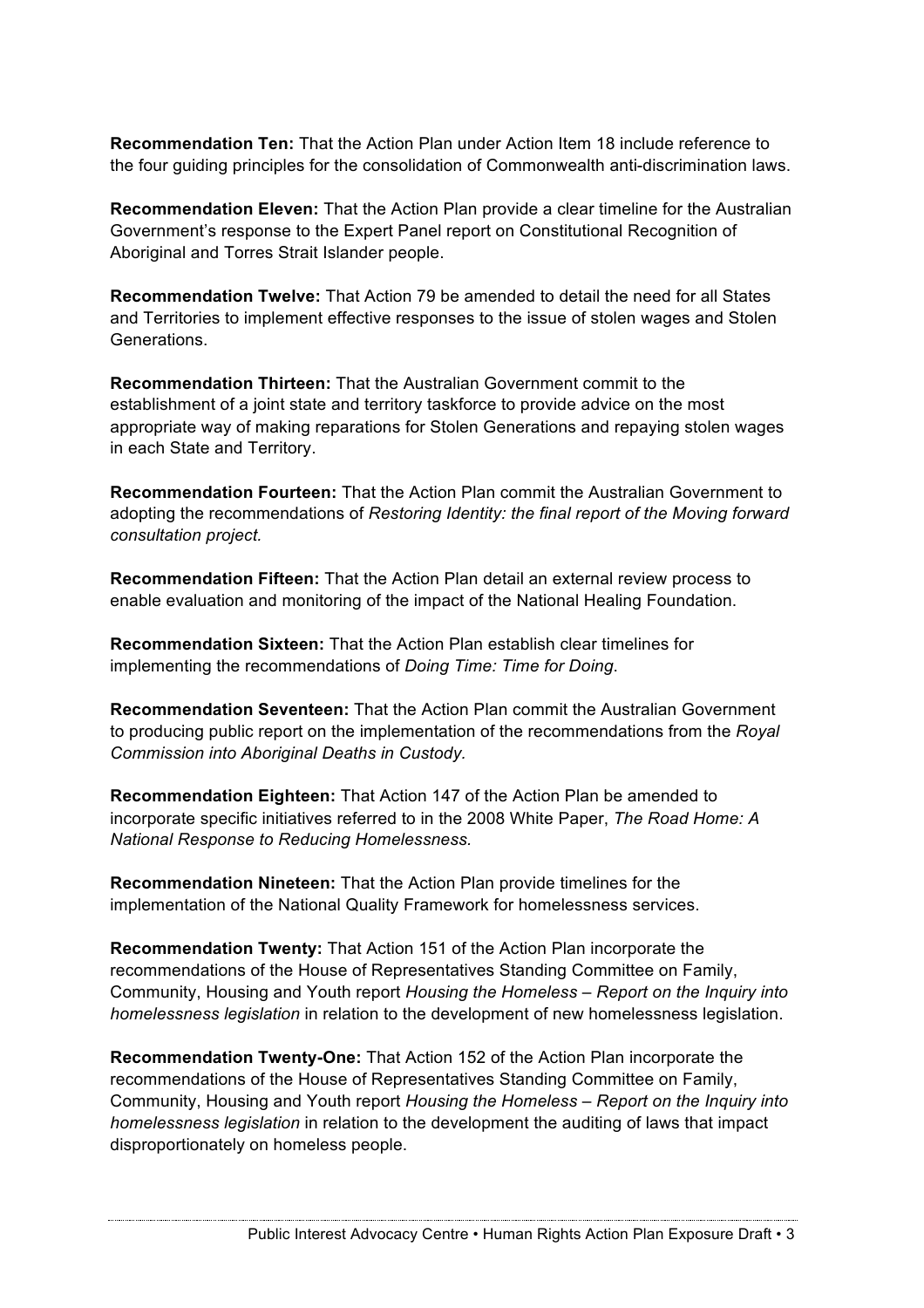**Recommendation Twenty-Two:** That the Action Plan provide specific timeframes for the implementation of the National Disability Insurance Scheme.

**Recommendation Twenty-Three** That the Action Plan commit the Australian Government to introducing legislation to create the National Disability Insurance Agency by the end of 2012.

**Recommendation Twenty-Four:** That the Action Plan commit to providing funding to community legal centres that provide assistance under the proposed Equality Act.

**Recommendation Twenty-Five:** That the Action plan provide a commitment to ensure the participation of non-government organisations in the National Justice CEOs working group on Mental Illness and Cognitive Disability.

**Recommendation Twenty-Six:** That the Action Plan detail the role of non-government organisations and consumers in the review of the *Australian Standard Guidelines for Corrections.*

**Recommendation Twenty-Seven:** That the Action Plan commit the Australian Government to reviewing the implementation of the *Australian Standard Guidelines for Corrections* by state and territory governments.

**Recommendation Twenty-Eight:** That the Action Plan commit the Australian Government to conducting a review of State and Territory Government's operation of correctional facilities in light of the *UN Standard Minimum Rules for the Treatment of Prisoners.*

**Recommendation Twenty-Nine:** That the Action Plan commit to improving the current limitations in coronial law in Australia.

**Recommendation Thirty:** That the Australian Government commit to provide funding levels to enable Community Legal Centres to provide a broad range of legal services to people in prisons.

**Recommendation Thirty- One:** That the Action Plan commit to working to ensure access to quality mental health services in prison and detention facilities.

**Recommendation Thirty-Two:** That the Action Plan commit the Australia Government to ensuring prisoners have access to bulk-billed services under Medicare.

# **National Human Rights Action Plan Exposure Draft**

### **Support for the National Rights Action Plan**

PIAC welcomes the opportunity to comment on the Exposure Draft of the National Human Rights Action Plan (the Exposure Draft). PIAC supports the Australian Government's wish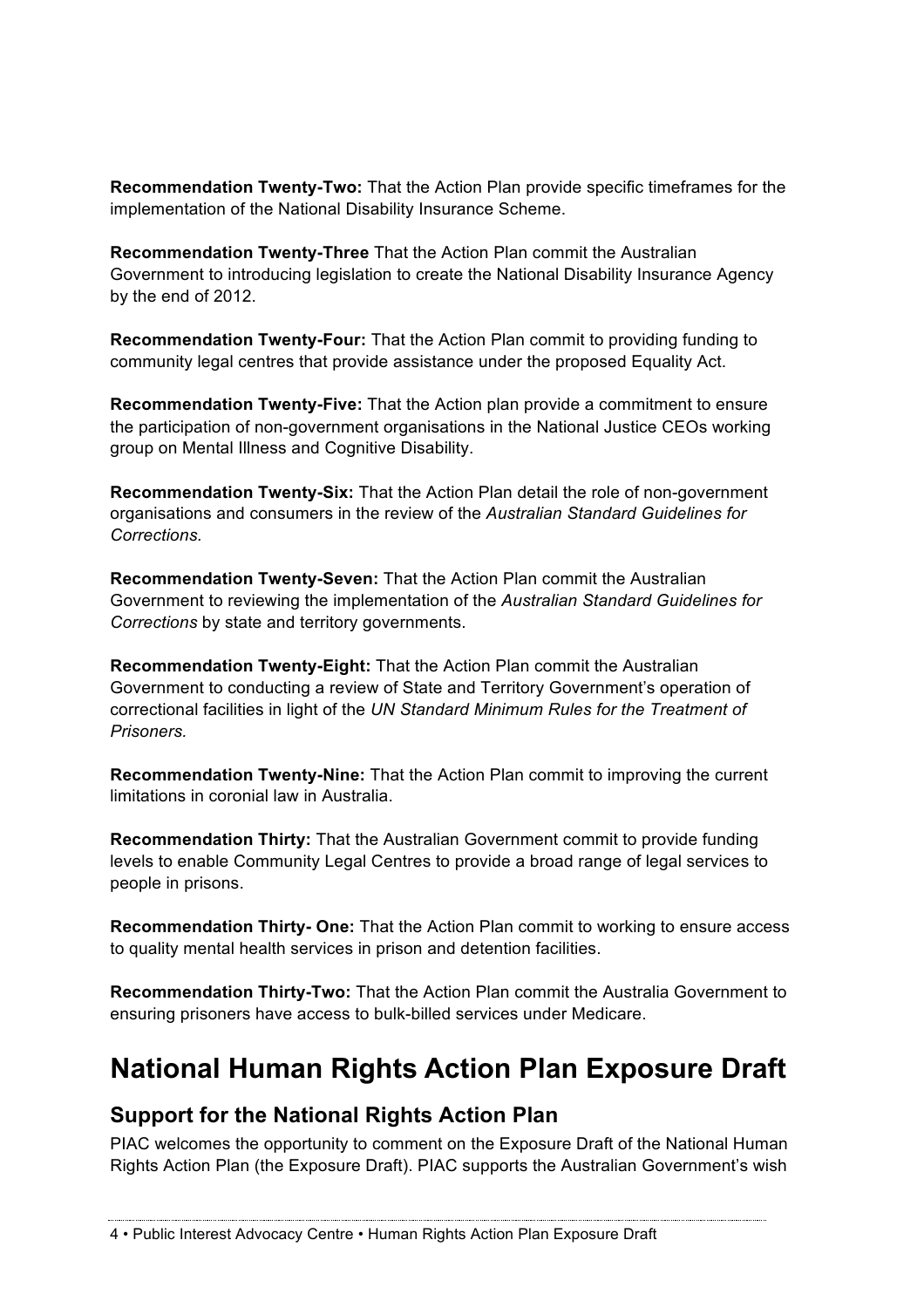for the National Human Rights Action Plan (the Action Plan) to play an essential role in ensuring 'a continued commitment to improving human rights across all areas of government'.<sup>3</sup>

While supportive of the development of the Action Plan, PIAC has a number of concerns about the content of the Exposure Draft. One of PIAC's major concerns stems from the fact that only the Commonwealth, Victorian and Northern Territory Governments have had input into the development of the Exposure Draft. The lack of participation of other State and Territory Governments has led to the development of a disjointed and 'Victorian focused' Exposure Draft. PIAC also considers the Exposure Draft in its current form is too focused on pre-existing government programs without providing or even identifying the need, for new initiatives aimed at increasing the protection of human rights in Australia.

In addition to the above, this submission also provides comment on many of the actions currently identified under the Exposure Draft in the areas of Indigenous people, people with a disability, those at risk of or experiencing homelessness and those in prisons and detention.

### **General Comments**

### **a) Participation of States and Territories**

PIAC is concerned about the lack of participation from States and Territory Governments in the Action Plan process. While the preamble to the Exposure Draft states that 'State and Territory Governments have been consulted on actions they are undertaking with their own jurisdictions', $4$  a review of the content of the exposure draft appears to indicate that only Victoria and the Northern Territory have provided input into the process. A considerable focus of the National Human Rights Action Plan Baseline Study was on initiatives in Victoria, and this focus has been replicated in the Exposure Draft with over 40 out of the 220 Action Items referring to Victorian policies and programs.<sup>5</sup> PIAC believes that in order for the Action Plan to have an impact on rights protection, it must engage and be supported by all levels of government. This is consistent with the United Nations' *Handbook on National Human Rights Plans of Action*, which details 'the (action) plan should be a national undertaking, involving all levels of society'.<sup>6</sup>

The preamble of the Exposure Draft specifies that State and Territory Governments may provide later input during the consultation phase; however, PIAC believes providing comments at such a late stage in the process does not allow for non-government agencies to critique or comment further on state-based initiatives.

 <sup>3</sup> The Australian Government, *National Human Rights Action Plan*, Attorney General's Department, Australia (2012) p 2

<sup>4</sup> *National Human Rights Action Plan* p 2.

The Action Plan lists actions undertaken or to be undertaken by the Victorian Government in Actions: 19-20, 25, 31-34, 36, 42, 68, 69, 76, 77, 78, 79, 94, 95, 96, 97, 98, 108, 109, 110, 116, 118, 124, 126, 132, 138, 142, 146, 150, 163, 165 166, 177, 180, 205, 218.

<sup>6</sup> Office of the High Commissioner for Human Rights, *Handbook on National Human Rights Plans of Action,* United Nations (2002) 13.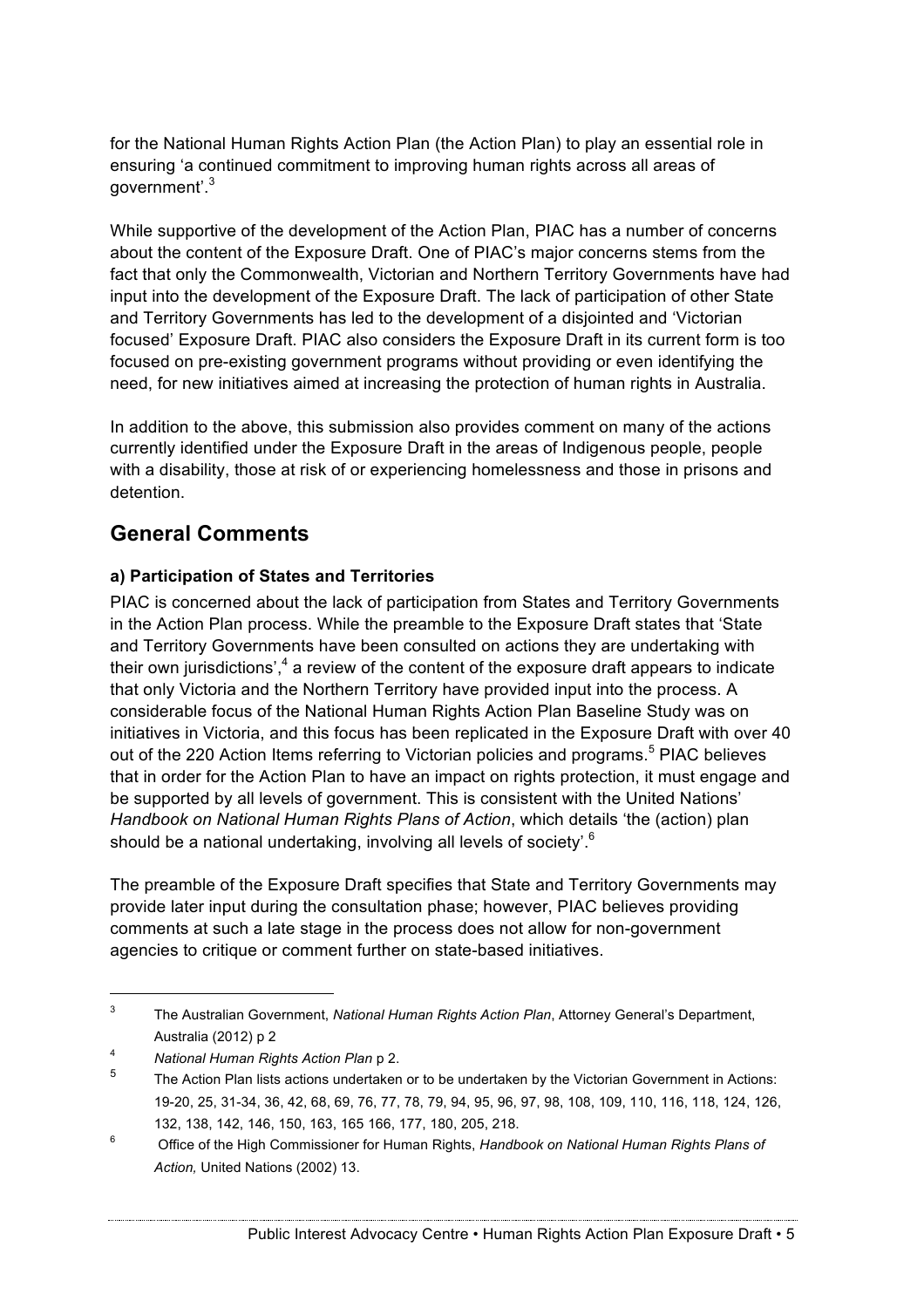### *Recommendation One*

*That the Australian Government ensure the participation of all States and Territories in the development of the Action Plan.* 

### **b) Identification of positive state-based initiatives**

PIAC is also concerned that the Exposure Draft highlights positive human rights initiatives in one jurisdiction without identifying the lack of such programs and policies in other jurisdictions. As was detailed above, of the 220 Actions identified in the Exposure Draft, 44 refer to state-based initiatives.

PIAC believes the identification of positive human rights initiatives in one State will often suggest that, if corresponding initiatives do not exist in other States and Territories, then there are gaps in these other jurisdictions. For example in Action 33, the Action Plan identifies the Victorian Government's continued support for 'the Criminal Justice Diversion Program to provide alternatives to first time offenders so that they can avoid a criminal record', but makes no reference to the lack of similar initiatives in other jurisdictions. This oversight is particularly glaring in relation to Action 25, which endorses the Victorian *Charter of Human Rights and Responsibilities Act 2006* as a mechanism for supporting the legal protection of human rights, without noting the lack of other state-based charters. Nor does it refer to the Australian Government's failure to implement the National Human Rights Consultation Report's recommendation for a federal Human Rights Act.<sup>7</sup>

In order for the Action Plan to be effective in identifying and addressing gaps in Australia's protection of human rights, PIAC believes it necessary for identified positive programs and legislative responses to be developed in all States and Territories. Where such initiatives are not present in other states, the Action Plan should commit the Australian Government to work with the other jurisdictions to establish a corresponding rights protecting mechanism.

### *Recommendation Two*

*That the Action Plan commit to working with all State and Territories to develop similar right-protective initiatives to those it identified as being positive in one particular jurisdiction.* 

### **c) Lack of new initiatives**

PIAC is disappointed that the Exposure Draft contains few new initiatives but rather is focused on listing pre-existing policies and programs. As specified in the United Nations' *Handbook on National Human Rights Plans of Action* (the UN Handbook), it is essential that Human Rights Action Plans are 'action-orientated' and include concrete and new initiatives to improve protection of human rights. $8$  Rather than focused on the development of new mechanisms to improve rights protection, 143 out of the 220 Actions within the Exposure Draft refer to already commenced State and Federal Government programs.

 <sup>7</sup> See Frank Brennan, Mary Kostakidis, Tammy Williams and Mick Palmer, *National Human Rights Consultation Report*, Attorney General's Department, Australia (2009).

 $8$  Above n 6 at 18.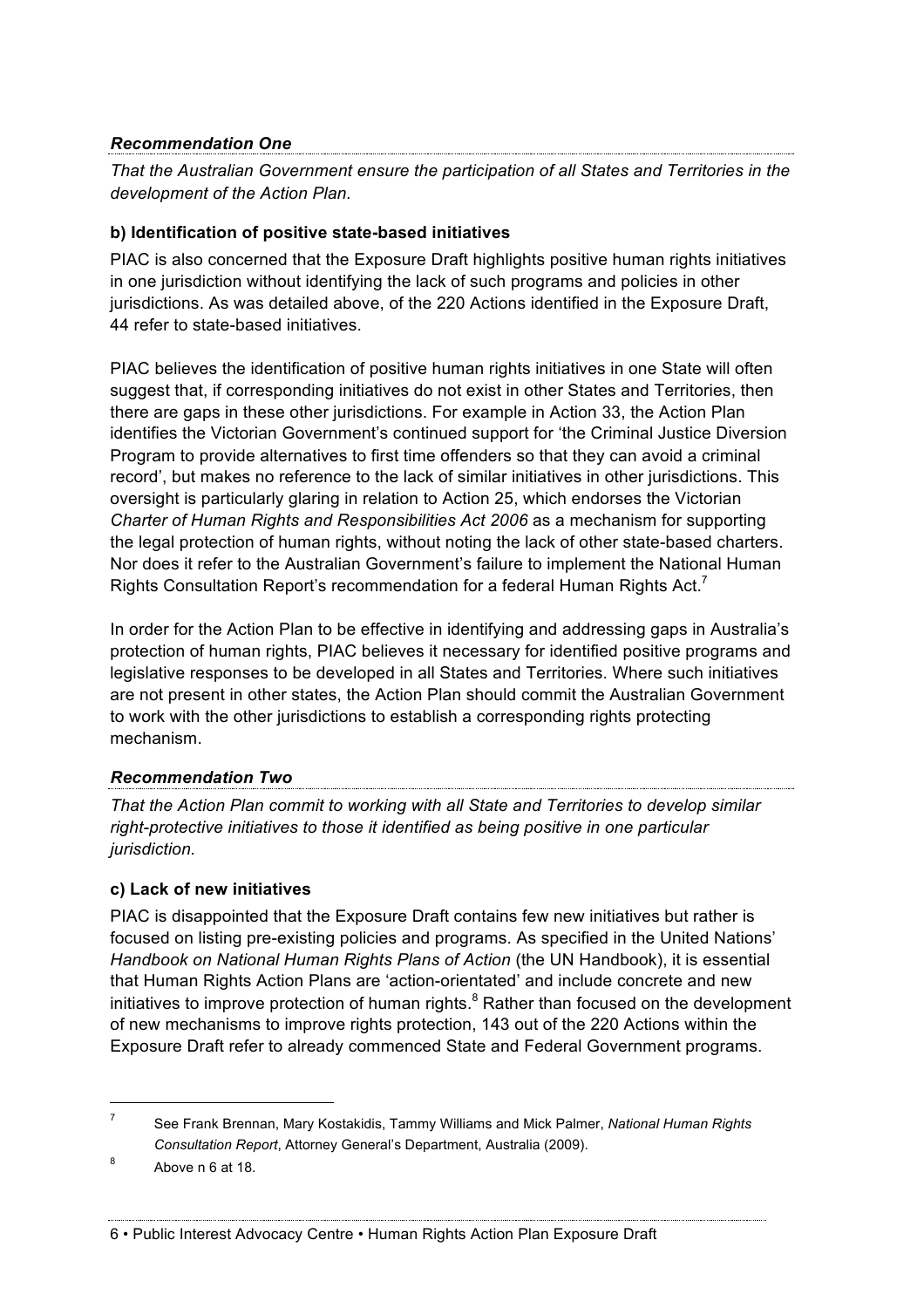PIAC believes one reason for the lack of success of the Australian Government's two previous Action Plans,<sup>9</sup> was their failure to commit to new initiatives to address identified gaps in human rights protection. Rather, the 1993 and 2004 Action Plans simply provided an overview of already implemented legislation and programs. In its current format, the Exposure Draft runs the risk of replicating the experience of previous Action Plan processes. PIAC believes that in order for the current Action Plan to avoid the mistakes of the past, it must contain new initiatives that are based on a candid analysis of gaps in Australia's current human rights protections.

# *Recommendation Three*

*That the Action Plan be redrafted to contain new initiatives to promote greater human rights protection, with less emphasis on listing pre-existing government programs and policy responses.* 

### **d) Monitoring mechanisms**

PIAC welcomes the Australian Government's commitment to ensuring the implementation of the Action Plan is effectively monitored. PIAC notes that effective 'monitoring and review of implementation' are listed as essential components of successful action plans by the UN Handbook.<sup>10</sup> The UN Handbook also details the failure of the 1994 National Action Plan to 'make provision for a monitoring and review process' as a reason for its lack of success in improving human rights protection in Australia.<sup>11</sup>

While supportive of the current Action Plan's adoption of a three-year progress report and a five-year final report, PIAC would like the plan to provide further clarification of the role of the non-government sector in this reporting process. The UN Handbook correctly identifies that 'civil society' must be 'welcomed into the monitoring process to encourage greater transparency and objectivity in evaluation<sup>'.12</sup> The Exposure Draft refers to the development of an 'NGO Advisory Group' to assist in the development of outcome indicators, but provides no information on whether the Australian Government will seek NGO comment on whether these indicators have been met. PIAC believes such input is essential for the Action Plan process to be an effective and candid measurement of Australia's commitment to human rights protection.

*Recommendation Four That the Action Plan specifically detail the role of the non-government sector in measuring the success of the Action Plan process.*

<sup>&</sup>lt;sup>9</sup> The Australian Government released the 'National Action Plan' in 1993/94. In 2004, the National Human Rights Action Plan was developed.

 $10$  Above n 6 at 13.

 $11$  Above n 6 at 25.

 $12$  Above note 6 at 33.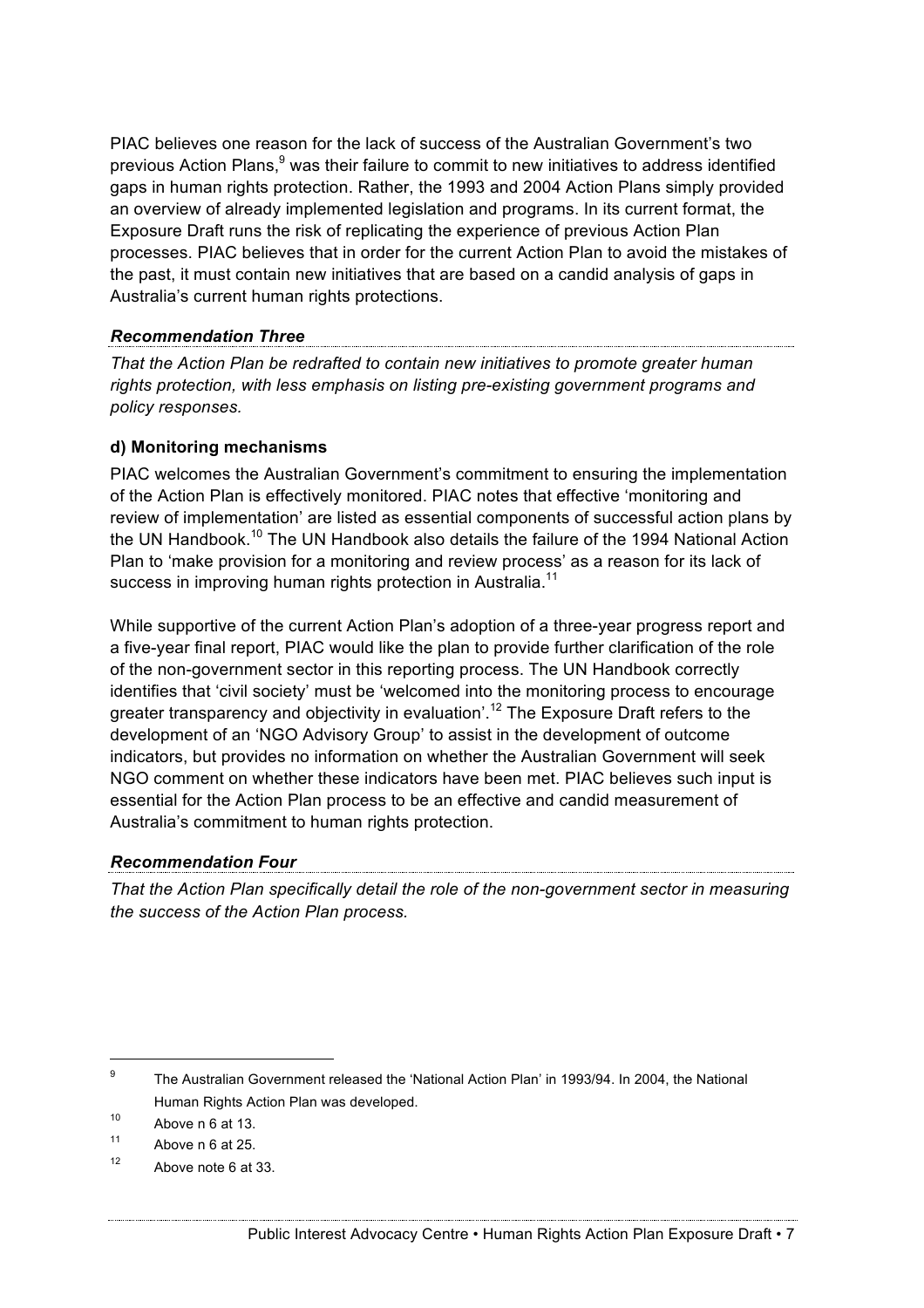### **1. Protection and promotion of human rights**

### **1.1 Action 2: Ratification of OPCAT**

PIAC supports the Australian Government's identification in the Exposure Draft of the need to ratify the *Optional Protocol to the Convention against Torture and other Cruel, Inhuman or Degrading Treatment or Punishment* (OPCAT). PIAC believes ratification of OPCAT will promote greater transparency for places of detention.

PIAC notes that the Australian Government announced its intention to ratify OPCAT in 2007. In the intervening years some progress has been made most recently with the tabling in Parliament of the National Interest Analysis and the JSCOT process. However, ratification is yet to occur. In order to ensure it occurs without further delay, PIAC recommends that the Action Plan detail a specific timeline for ratification.

PIAC also supports the Exposure Draft's identification of the need for the development of model legislation for consideration by all jurisdictions. This legislation should set out the range of places of detention that should be subject to OPCAT complaint inspection and scrutiny, and set out minimum standards for the operation of state and territory national preventative mechanism systems.

*Recommendation Five* That the Action Plan provide a specific timeline for the ratification of the Optional Protocol to the Convention against Torture and other Cruel, Inhuman or Degrading Treatment or Punishment.

### *Recommendation Six*

*That model legislation on the implementation on the* Optional Protocol to the Convention against Torture and other Cruel, Inhuman or Degrading Treatment or Punishment *should provide clear direction on detention facilities subject to inspection and scrutiny, and set out minimum standards for the operation of national preventative mechanism systems.*

### **1.2 Action 3: Unratified international human rights agreements**

PIAC welcomes the Australian Government's commitment in the Exposure Draft to review its position on a number of previously unratified international human rights treaties. PIAC supports the commitments to consider ratification of the *International Covenant for the Protection of All Persons from Enforced Disappearances* (Action 4) and the *International Labor Organization Convention* (ILO) *169* (Action 5). PIAC recommends that the Action Plan contain a similar commitment to review other unratified international instruments such as the Optional Protocol to the *International Covenant on Economic, Social and Cultural Rights,* ILO Convention 102, ILO Convention 103, ILO Convention 184.

In committing to consider Australia's position on previously unratified international agreements, PIAC believes that the Action Plan must provide timetables and detailed information about how this review process will be conducted. Currently, the Action Plan lists the vague timelines of 'ongoing' (Action 4) and 'in 2012' (Action 5) as performance indicators and provides no detail on how these reviews will be conducted (including whether NGO participation will be sought). In order to ensure transparency and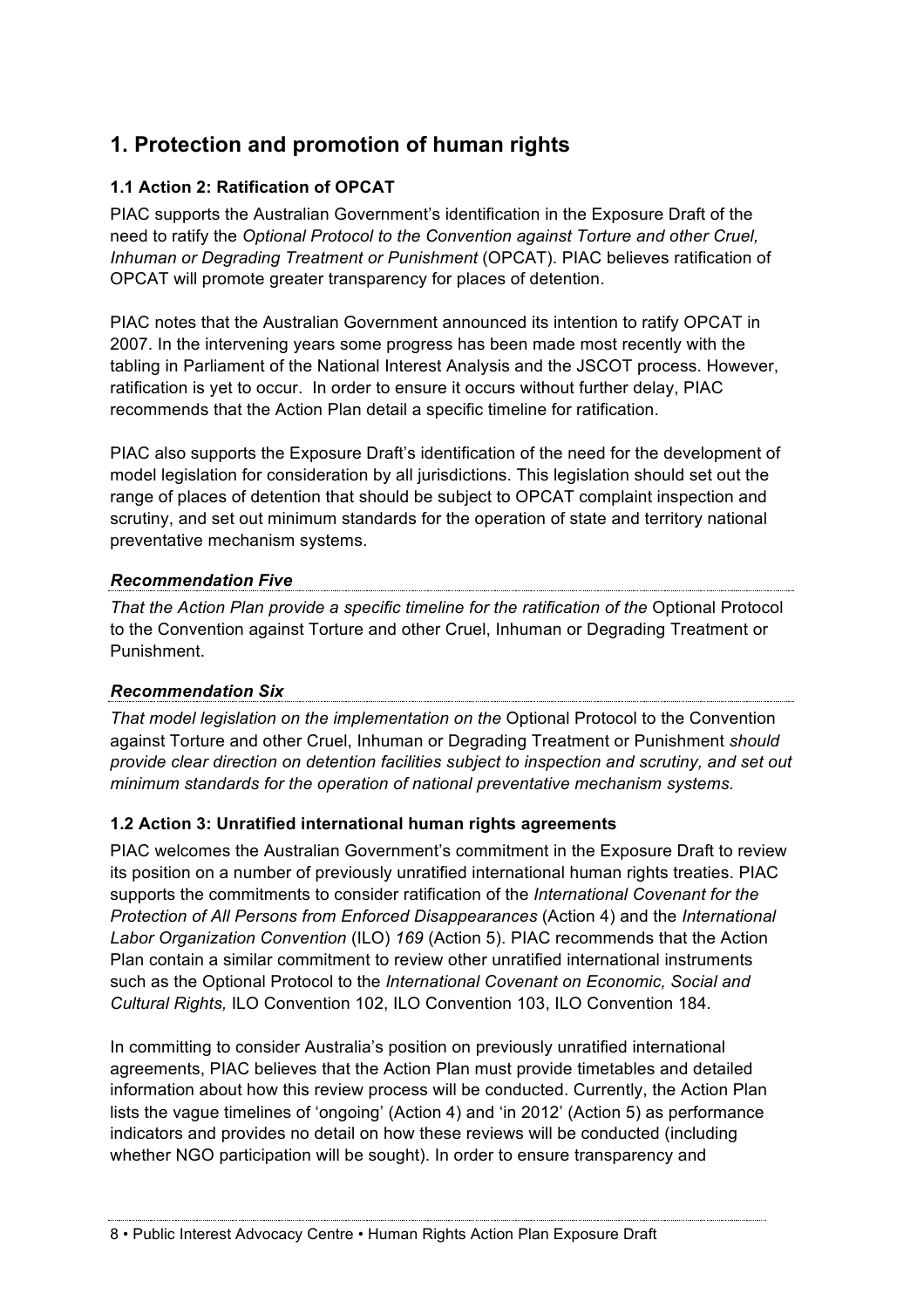accountability in its deliberations, the Australian Government should provide a detailed plan for conducting its reviews, indicate the role of the NGO sector in the process as well as providing specific timeframes and mechanisms for making its decision available to the community.

### *Recommendation Seven*

*That the Action Plan contain a commitment to review all international human rights treaties that are currently unratified by Australia.*

# *Recommendation Eight*

*That the Action Plan provide details of the process it will undertake to review unratified international human rights treaties. These details should include specific timeframes, the review process and mechanisms to inform the community of its decisions.* 

### **1.3 Action 17: Powers of the Australian Human Rights Commission**

PIAC supports the commitment under Action 17 to ensure the Australian Human Rights Commission (AHRC) is empowered and funded to deal with complaints of discrimination. PIAC supports the continued role of the AHRC in investigating and conciliating complaints.

One of the main problems with the enforcement of discrimination laws at a federal level in Australia is that it relies on individual complaints. This places an enormous burden on individuals, who are often marginalised or vulnerable, requiring court action which is costly, lengthy and emotionally demanding. Given these impediments, there is insufficient incentive for duty holders to comply as the risk of a complaint being brought to the courts is relatively low. Also, the individual complaint-based system is reactive and as a result there are inadequate mechanisms to prevent discrimination. Moreover, the individualcomplaint model means that complaints are resolved, at conciliation or through the courts, with a focus on individual remedies. Consequently, it is difficult for areas of systemic discrimination to be properly addressed, as remedies are often suited to individual circumstances only.

PIAC proposes that either the AHRC, or preferably another separate independent body, be empowered with a number of additional functions. These functions should include powers to:

- monitor duty holders' compliance with anti-discrimination legislation, including any Disability Standards or other Standards;
- investigate breaches of the anti-discrimination legislation, including by acts of the States or Territories, of their own motion in the absence of an individual complaint; and
- commence litigation in court, of their own motion in the absence of an individual complaint.

Empowering a body, and ensuring it is adequately funded to undertake such monitoring, investigation and enforcement activities, will have a deterrent effect and encourage compliance. In addition, empowering a body to take such action will take the pressure off individuals, such as PIAC's clients, who bring proceedings in the public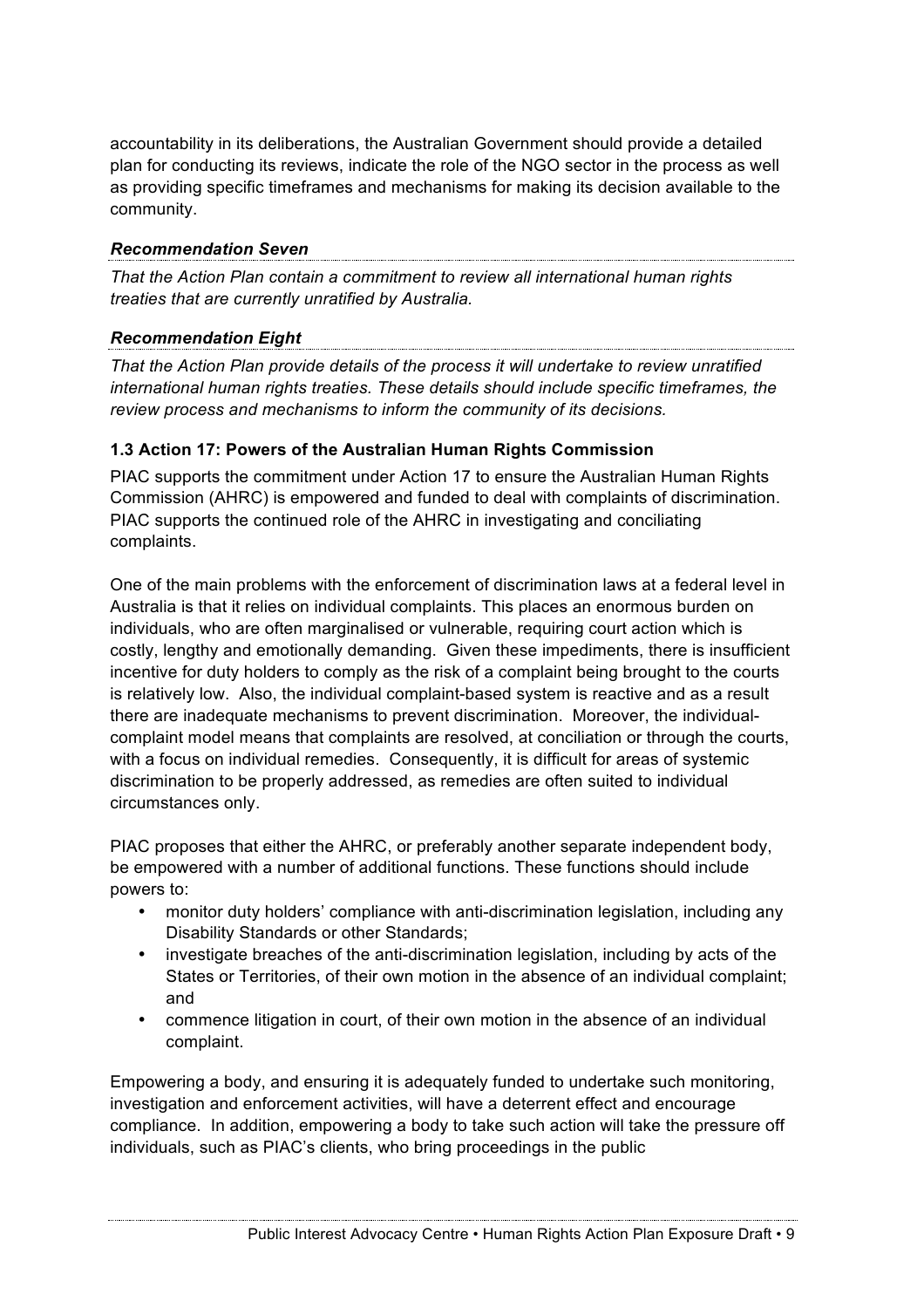interest. Moreover, the Commission, or some other body, is more suited than individuals to bring cases addressing systemic discrimination or harassment.

PIAC notes that empowering the AHRC with these additional functions may result in criticism of the AHRC and perceptions that the AHRC is not a neutral conciliator and biased towards complainants. The separation in roles between Fair Work Australia and the Fair Work Ombudsman may provide useful guidance. For these reasons, PIAC suggests consideration under the Action Plan should be given to separating the conciliation functions from the educative, investigative and enforcement function, to be performed by a new body.

#### *Recommendation Nine*

*That the Australian Government through the Action Plan commit to the creation of a body separate to the Australian Human Rights Commission to enable complaints of discrimination to be brought before court.* 

### **1.4 Action 18: Consolidation of anti-discrimination law**

PIAC supports the proposed consolidation of Commonwealth anti-discrimination law and has recently made a submission to the Attorney-General's Department Consolidation of Commonwealth Anti-Discrimination Laws Discussion Paper.<sup>13</sup> PIAC notes that the Attorney-General's Department has identified four principles to guide this process, which are:

- a reduction in complexity and inconsistency in regulation to make it easier for individuals and business to understand rights and obligations under the legislation;
- no reduction in existing protections in federal anti-discrimination legislation;
- ensuring simple, cost-effective mechanisms for resolving complaints of discrimination; and
- clarifying and enhancing protections where appropriate.

Action Item 18 does not accurately reflect these important principles, in particular that there be no reduction in existing protections. PIAC recommends that these principles be contained within the Action Plan.

*Recommendation Ten That the Action Plan under Action Item 18 include reference to the four guiding principles for the consolidation of Commonwealth anti-discrimination laws.*

<sup>&</sup>lt;sup>13</sup> See PIAC's submission on the consolidation, Gemma Namey, Lizzie Simpson, Jess Roth and Edward Santow *Improving access to equality: submission to the Attorney-General's Department on the Consolidation of Commonwealth Anti-Discrimination Laws Discussion Paper* PIAC (2012).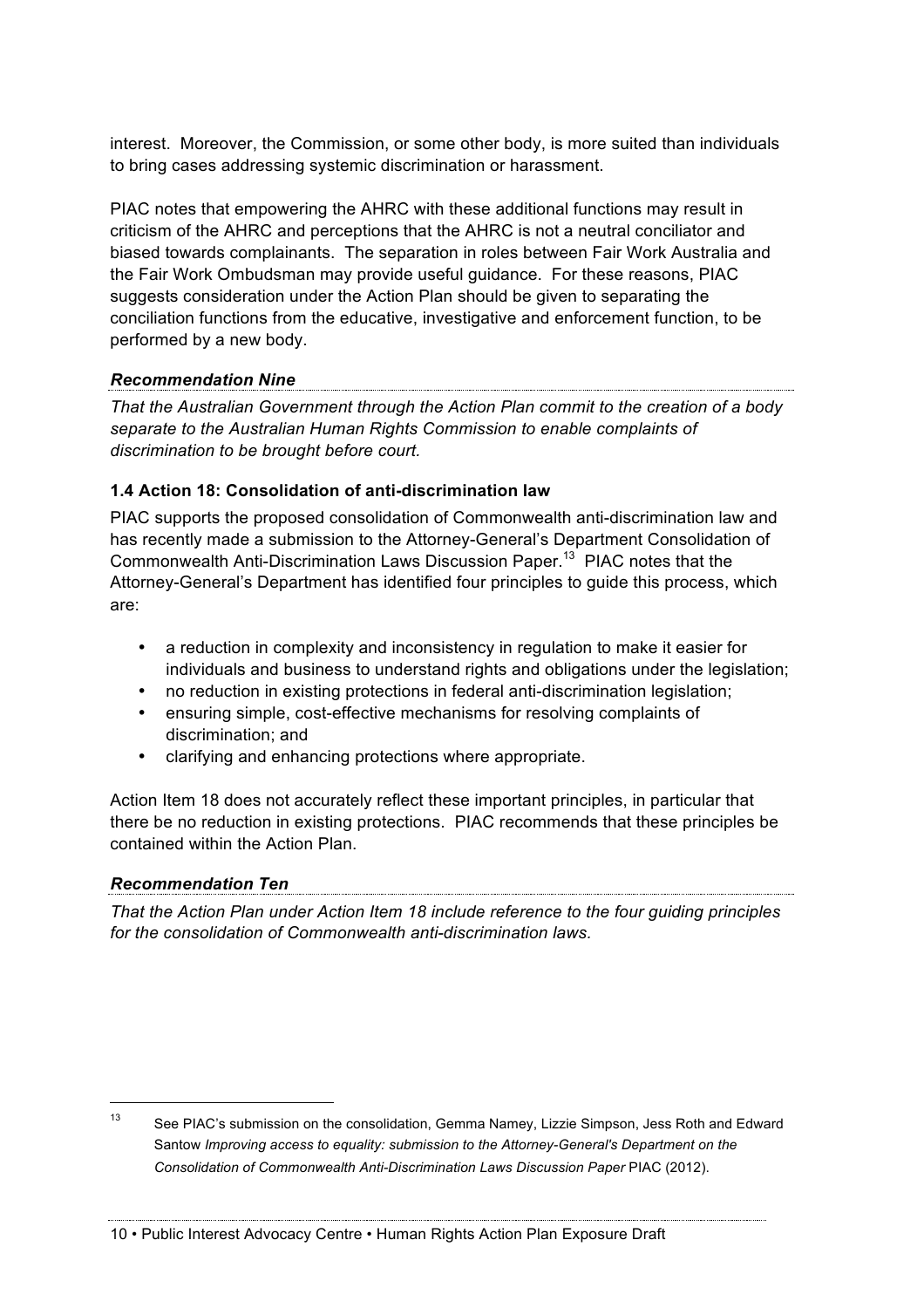## **3. The human rights experience of specific groups in Australia**

### **3.1 Aboriginal and Torres Strait Islander peoples**

In 2001, PIAC established the Indigenous Justice Program (IJP) with the financial support of law firm Allens Arthur Robinson. The aims of the IJP are to:

- identify public interest issues that impact on Indigenous people;
- ! conduct public interest advocacy, litigation and policy work on behalf of Indigenous clients and communities; and
- ! strengthen the capacity of Indigenous people to engage in public policy making and advocacy.

The IJP has conducted policy and advocacy work in relation to issues such as policing in Indigenous communities, the effectiveness of the police complaint systems in NSW, children in detention, improving access to justice, race discrimination and a wide range of other civil matters. The IJP has acted for family members of Aboriginal inmates who have died in custody. On the basis of the work of the IJP, PIAC makes the following comments on the human rights experiences of Aboriginal and Torres Strait Islander peoples.

### **3.1.1 Action 67: Constitutional recognition**

PIAC believes that as the Expert Panel Report on *Constitutional recognition of Aboriginal and Torres Strait Islander people* (the Expert Panel Report) has been provided to the Australian Government, it should be removed as a future action under the Action Plan. Instead, PIAC recommends Action 67 be redrafted to focus on the government's response to the Expert Panel's report. In particular, PIAC believes the Action Plan should detail a specific timeline for the Australian Government's response including for the conducting of a referendum on constitutional recognition.

### *Recommendation Eleven*

*That the Action Plan provide a clear timeline for the Australian Government's response to the Expert Panel report on Constitutional recognition of Aboriginal and Torres Strait Islander people.*

### **3.1.2 Action 79: Stolen Generations**

PIAC is concerned that the only action listed in the Exposure Draft in regard to the Stolen Generations relates exclusively to Victoria. PIAC notes that a number of State and Territories are yet to take effective action in relation to either stolen wages or Stolen Generations.

In particular, PIAC is concerned that the Western Australian Government is yet to release results of its inquiry into stolen wages in that state as well as a government response and plan for repayment, and that the New South Wales Government has failed to develop a state-based Stolen Generations reparations tribunal. PIAC believes that Action 79 should be redrafted to recognise and address these gaps in relation to stolen generations and stolen wages and that the Australian Government should commit to the establishment of a joint state and territory taskforce to provide advice on the most appropriate way of making reparations for Stolen Generations and repaying stolen wages in each state and territory.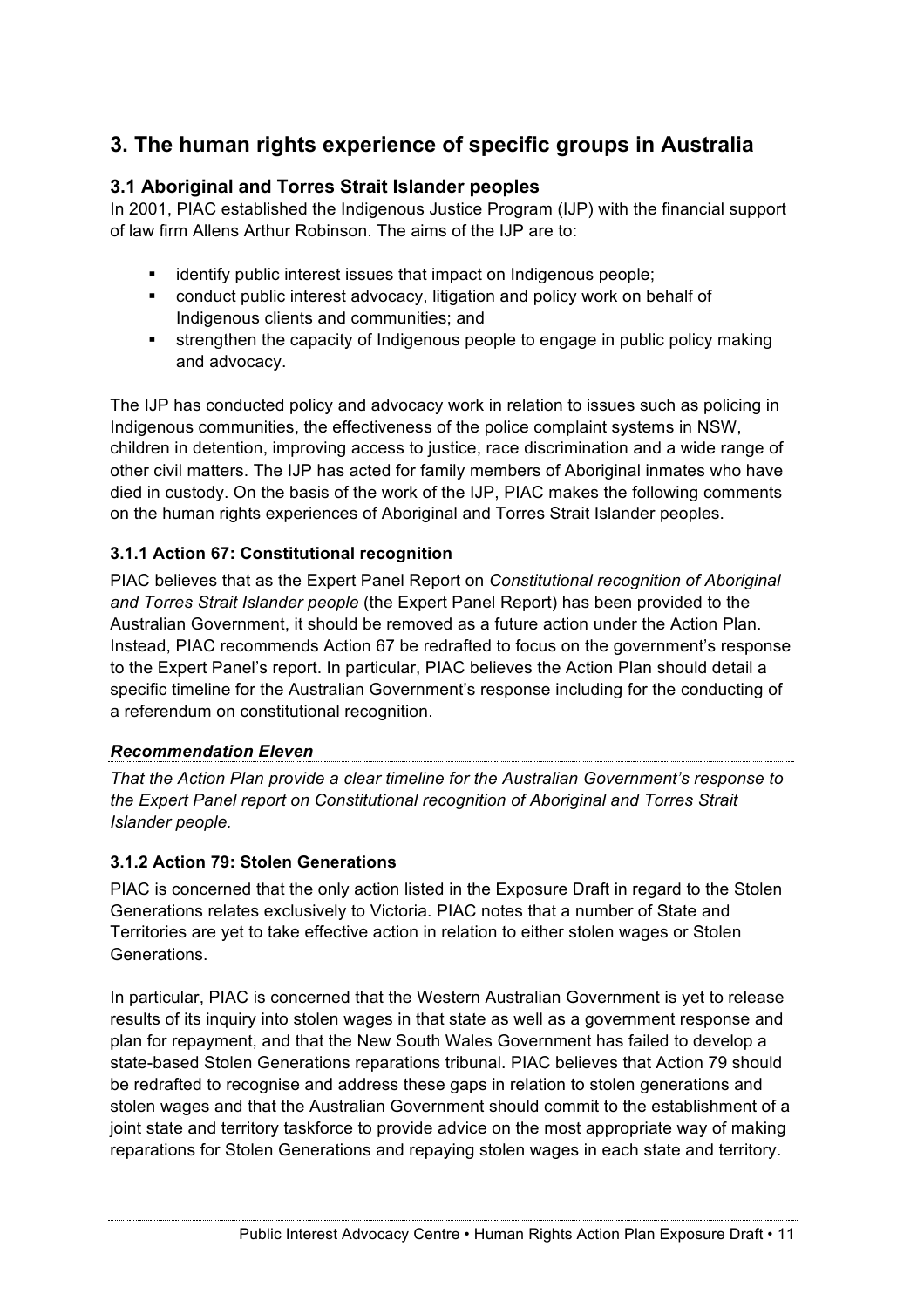In addition, PIAC recommends that the Action Plan should contain a commitment by the Australian Government to establish a national reparations tribunal for members of the Stolen Generations, as set out in the 2009 report *Restoring Identity: the final report of the Moving forward consultation project*. 14

#### *Recommendation Twelve*

*That Action 79 be amended to detail the need for all States and Territories to implement effective responses to the issue of stolen wages and Stolen Generations.* 

# *Recommendation Thirteen*

*That the Australian Government commit to the establishment of a joint state and territory taskforce to provide advice on the most appropriate way of making reparations for Stolen Generations and repaying stolen wages in each State and Territory*.

### *Recommendation Fourteen*

*That the Action Plan commit the Australian Government to adopting the recommendations of* Restoring Identity: the final report of the Moving forward consultation project.

### **3.1.3 Action 80: National Healing Foundation**

While supportive of the concept of the National Healing Foundation, PIAC is concerned that the Exposure Draft provides no detail on how its effectiveness will be measured. PIAC recommends that in addition to details on the intended funding of the National Healing Foundation, that the performance indicator/timeline for this action contain a mechanism to review actions taken by the National Healing Foundation and their outcomes, in order to measure its ability to provide reparations and assistance for members of the Stolen Generations.

### *Recommendation Fifteen*

*That the Action Plan detail an external review process to enable evaluation and monitoring of the effectiveness of the National Healing Foundation.*

### **3.1.4 Action 83: Over representation of Indigenous juveniles**

PIAC supports the Action Plan's recognition of the need to address the overrepresentation of Indigenous juveniles, and in particular supports the findings of *The Doing Time: Time for Doing* report. However, PIAC believes Action 83 should detail how the Australian Government will work with State and Territory Governments to implement its recommendations as well as work towards new goals and achievements in this area. Therefore, PIAC recommends that the performance indicator/timeline for this action item be expanded to include some clear timeframes for implementing the recommendations of the *Doing Time: Time for Doing* report.

# *Recommendation Sixteen*

*That the Action Plan establish clear timelines for implementing the recommendations of* Doing Time: Time for Doing*.*

<sup>&</sup>lt;sup>14</sup> Amanda Cornwell, *Restoring Identity: the final report of the Moving forward consultation project, PIAC* (2009).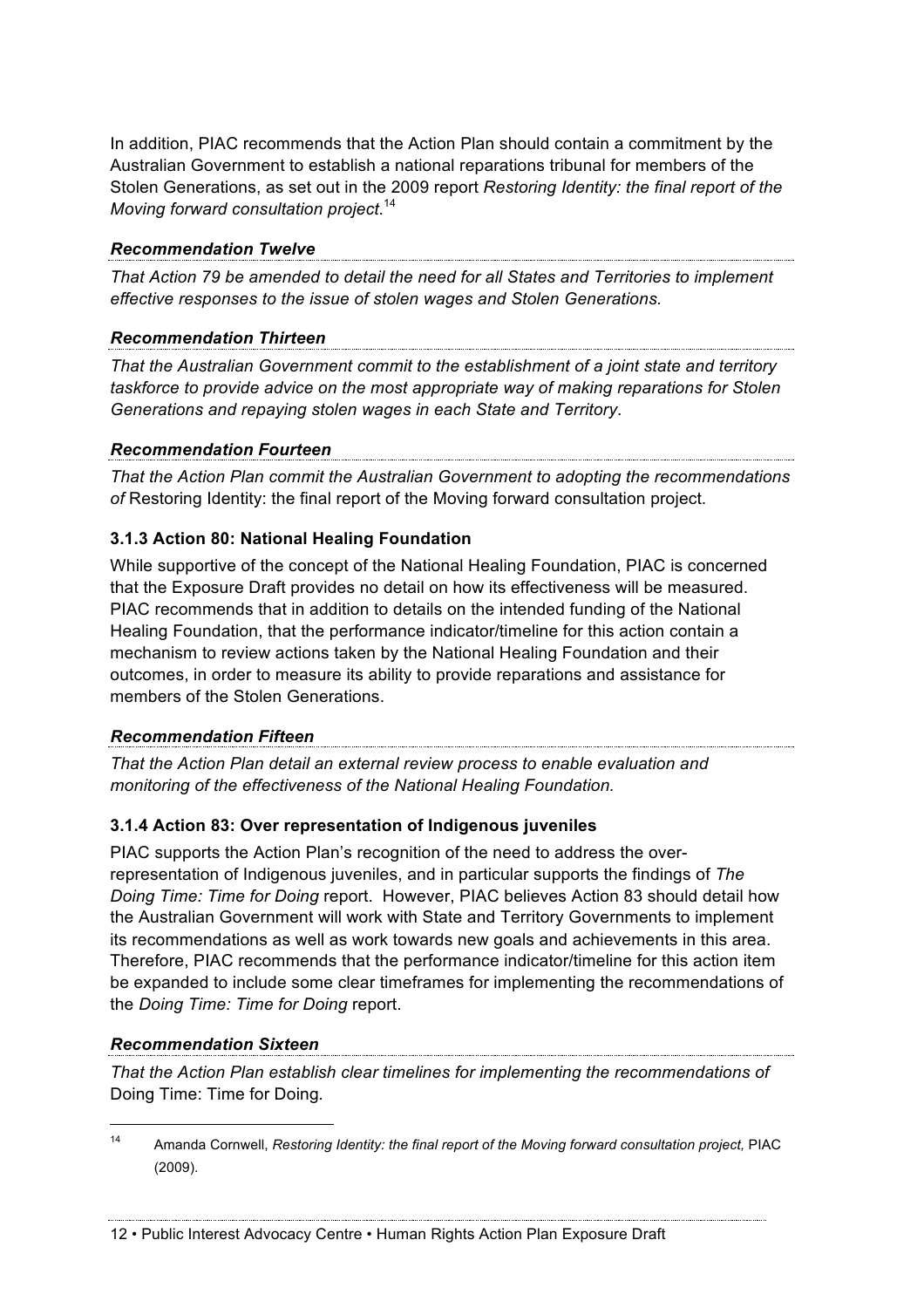### **3.1.5 Action number 85: Indigenous deaths in custody**

While PIAC commends the continued monitoring of Indigenous deaths in custody by the Australian Institute of Criminology, particularly the detailed reports it provides, PIAC remains concerned that Action 85 does not appear to envisage any action in relation to the number of Indigenous deaths in custody. Nor does it address the lack of action on the majority of the recommendations of the Royal Commission into Aboriginal Deaths in Custody, which occurred more than 20 years ago. PIAC suggests that an appropriate performance indicator/timeline might be to revisit the recommendations of that Royal Commission and provide a report on the implementation of those recommendations.

### *Recommendation Seventeen*

*That the Action Plan commit the Australian Government to producing public report on the implementation of the recommendations from* the Royal Commission into Aboriginal Deaths in Custody.

### **3.2 People at risk of or experiencing homelessness**

The Homeless Persons' Legal Service (HPLS), a joint project of PIAC and the Public Interest Law Clearing House NSW, provides free legal advice and on-going representation for people who are homeless or at risk of homelessness. In addition, HPLS works closely with people experiencing homelessness to identify effective public policy responses to issues facing homeless people. On the basis of this experience, PIAC makes the following comments on the Exposure Draft's coverage of homelessness.

### **3.2.1 Action 147: White paper on homelessness**

PIAC welcomes the Australian Government's commitment in Action 147 of the Exposure Draft to continue to work towards the goals of the 2008 White Paper *The Road Home; A National Approach to Reducing Homelessness* (the White Paper)*. <sup>15</sup>* While supportive of this commitment, PIAC believes the Action Plan should refer to specific initiatives articulated in the 2008 White Paper, identifying key performance measures and timelines for each initiative. In particular, the Action Plan should refer to the following initiatives contained in the White Paper:

- Provide additional support for private and public tenants, including advocacy, financial counselling and referral services to help people sustain their tenancies;
- Regulate tenancy database to prevent exclusion and work with states and territories to review impact of tenancy laws on rates of homelessness;
- Implement a policy of 'no exits into homelessness' from statutory, custodial care or risk of homelessness;
- Deliver additional services to assist people with mental health issues and/or substance abuse issues who have been homeless to maintain their housing and participate in the community;
- Develop a National Plan to Reduce Violence against Women and their Children with evidence-based strategies to reduce domestic violence;

 <sup>15</sup> Commonwealth of Australia, *The Road Home, A National Approach to Reducing Homelessness* (2008).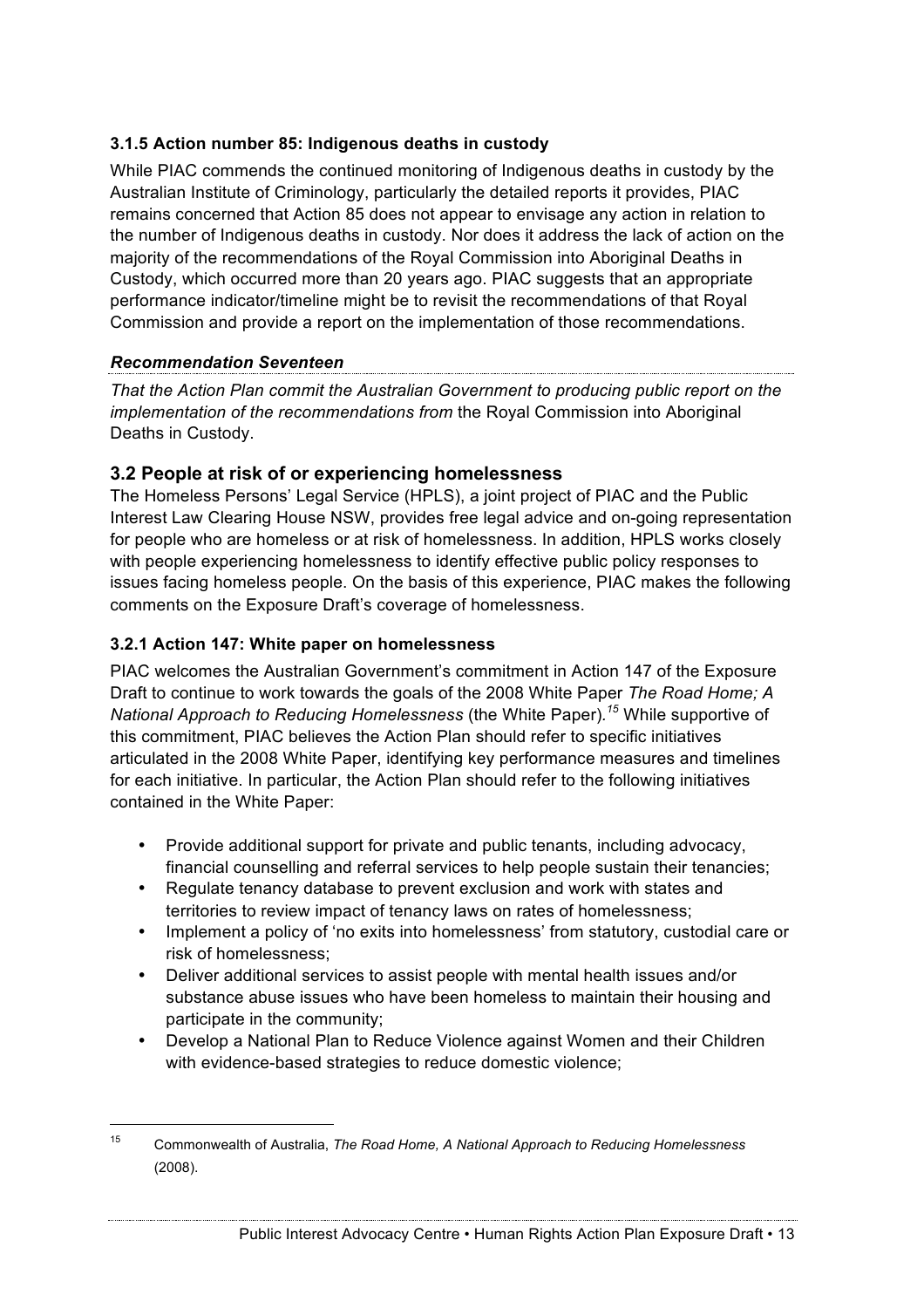- Provide additional assertive outreach programs to locate rough sleepers and connect them to long term housing and health services;
- Improve legal services for people who are homeless or at risk of homelessness.
- Examine enrolment issues for people who are homeless as part of electoral reforms;
- Improve collaboration between mainstream and specialist homelessness services;
- Develop agreed national accreditation, service standards and service charters for people who are homeless;
- Enact new legislation to ensure people who are homeless receive quality services.

In relation to the last three initiatives, PIAC notes that in 2010, the Australian Government announced that it would work with States and Territory Governments to progress the development of a National Quality Framework to achieve better outcomes for people who are homeless or at risk of homelessness by improving the quality and integration of services they receive. The Government initiated a two-stage national consultation process. The consultations have found strong consumer support for a National Homelessness Charter that would identify the rights and responsibilities of service providers and consumers. There was also strong consumer support for a national complaints handling system.

The Australian Government has not given any indication as to how it will now progress the development of a National Quality Framework for homelessness services. PIAC believes that the Action Plan should provide specific timelines on when the National Quality Framework will be developed and implemented.

### *Recommendation Eighteen*

*That Action 147 of the Action Plan be amended to incorporate specific initiatives referred to in the 2008 White Paper,* The Road Home: A National Response to Reducing Homelessness.

#### *Recommendation Nineteen*

*That the Action Plan provide timelines for the implementation of the National Quality Framework for homelessness services.* 

### **3.2.2 Action 151: National homelessness legislation**

PIAC believes Action 151 of the Action Plan should be amended to incorporate the specific recommendations of *Housing the Homeless – Report on the Inquiry into homelessness legislation*, by the House of Representatives Standing Committee on Family, Community, Housing and Youth (Housing the Homeless).<sup>16</sup> In particular, Action 151 should refer to the recommendations in the Housing the Homeless report that:

• the new homelessness legislation specify the right of all Australians to adequate housing. Such a provision should:

<sup>&</sup>lt;sup>16</sup> House of Representatives Standing Committee on Family, Community, Housing and Youth, Parliament of the Commonwealth of Australia, *Housing the Homeless: Report on the inquiry into homelessness legislation*, 2009.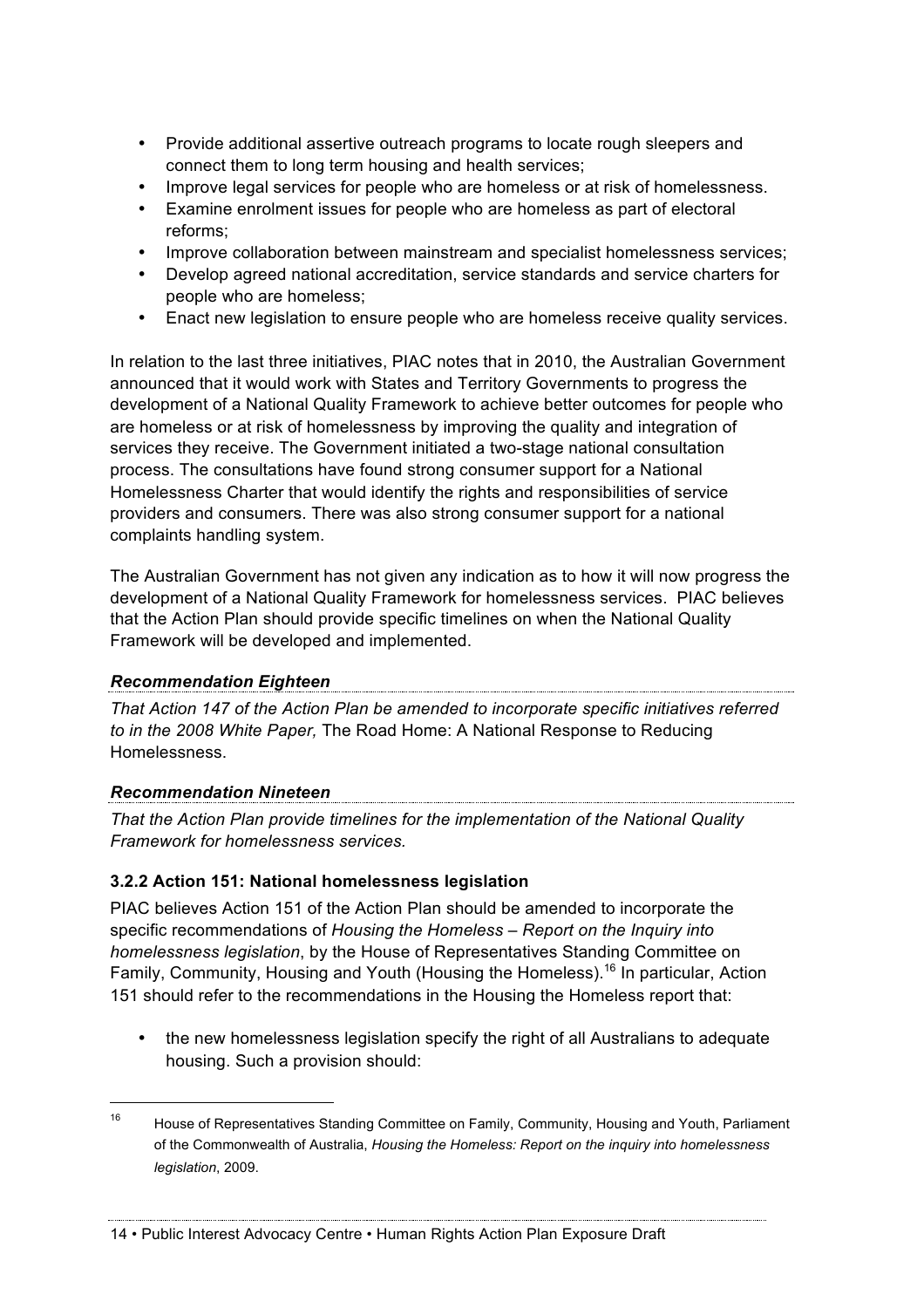- o Include appropriate reference to Australia's international human rights obligations;
- $\circ$  Include a clear definition of adequate housing; and
- $\circ$  Explicitly recognise the right to adequate housing will be progressively realised. (Recommendation  $7)^{17}$
- the new homelessness legislation include a provision for independent monitoring of the progress towards the realisation of the right of all Australians to adequate housing. (Recommendation  $9)^{18}$
- data collection mechanisms allowing the monitoring of progress for specified vulnerable and marginalised population groups be developed. (Recommendation  $9)$ <sup>19</sup>

## *Recommendation Twenty*

*That Action 151 of the Action Plan incorporate the recommendations of the House of Representatives Standing Committee on Family, Community, Housing and Youth report*  Housing the Homeless – Report on the Inquiry into homelessness legislation *in relation to the development of new homelessness legislation.*

### **3.2.3 Action 152: Homelessness and discrimination**

PIAC is disappointed in the Exposure Draft's lack of focus on the impact of discrimination on people experiencing homelessness. Whilst Action 152 is titled 'freedom from discrimination', the action itself does not identify the limited protection available for those experiencing homelessness. PIAC believes that Action 152 should be redrafted to incorporate the findings of Housing the Homeless, in particular Recommendation 10, which recommends that the Australian Government, in cooperation with state and territory governments, conduct an audit of laws and policies that impact disproportionately on people experiencing homelessness.<sup>20</sup> In particular, PIAC recommends priority under this review should be public space and anti-discrimination laws.

# *Recommendation Twenty-One*

*That Action 152 of the Action Plan incorporate the recommendations of the House of Representatives Standing Committee on Family, Community, Housing and Youth report*  Housing the Homeless – Report on the Inquiry into homelessness legislation *in relation to the development the auditing of laws that impact disproportionately on homeless people.* 

### **3.3 People with disability**

PIAC has a long history of involvement in discrimination law and promotion of equality in Australia, particularly the rights of people with disability. PIAC has represented litigants in a number of significant discrimination test cases in Australia including cases involving disability access to premises and public transport.<sup>21</sup> PIAC has also been involved in a

<sup>20</sup> *Housing the Homeless* xv

 <sup>17</sup> *Housing the Homeless* xv.

<sup>18</sup> *Housing the Homeless* xv.

<sup>19</sup> *Housing the Homeless* xv.

<sup>21</sup> For eg, *Hills Grammar School v Human Rights & Equal Opportunity Commission* [2000] FCA 658 (18 May 2000); involving discrimination in education: *Maguire v Sydney Organising Committee for the*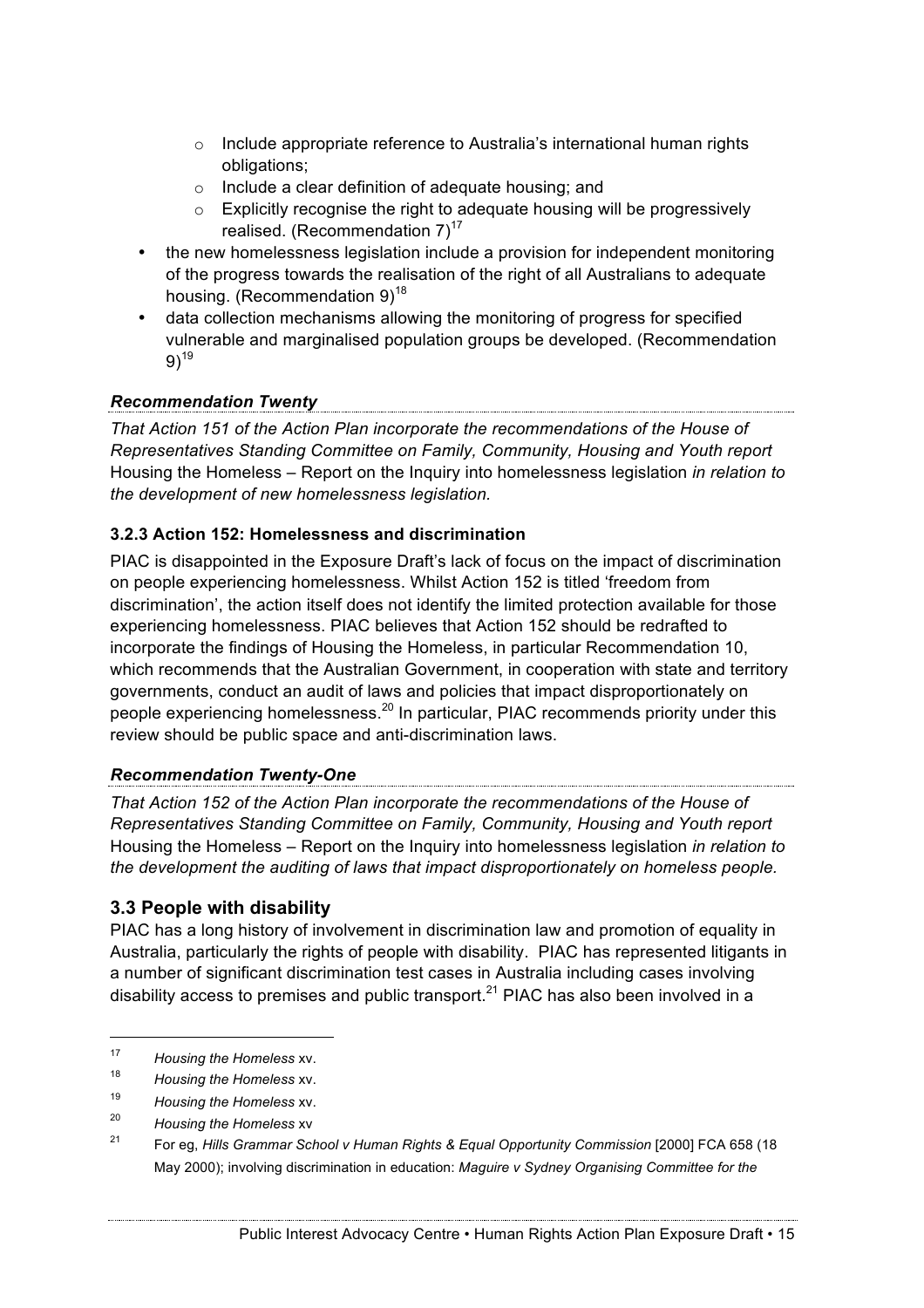broad range of public policy development and review processes in relation to discrimination law and the promotion of equality.

### **3.3.1 Action 160: Disability Services National Minimum Data Set**

PIAC supports the commitment in the Exposure Draft to improve data collection mechanisms in considering developing options for the Disability Services National Minimum Data Set. At present the most frequent and detailed data set in relation disability, the *Survey of Disability, Ageing and Carers*, is infrequently updated. The most recent data set available from the Survey of Disability, Ageing and Carers is from 2009; the previous survey was conducted in 2003. PIAC submits that surveys should be conducted every three years to provide more accurate and reliable data.

### **3.3.2 Action 168: National Disability Insurance Scheme**

PIAC welcomes the inclusion of the National Disability Insurance Scheme (NDIS) in the Action Plan. PIAC supports the introduction of such a scheme and submits that providing adequate and reliable sources of care and support will promote the human rights protection of people with disability. PIAC submits that the Action Plan should provide greater detail as to the timeframe for the implementation of the NDIS. PIAC supports the position of the advocacy group, Every Australian Counts, for the introduction by the end of 2012 of legislation into the Australian Parliament to create the National Disability Insurance Agency (NDIA).

### *Recommendation Twenty-Two*

*That the Action Plan provide specific timeframes for the implementation of the National Disability Insurance Scheme.*

## *Recommendation Twenty-Three*

*That the Action Plan commit the Australian Government to introducing legislation to create the National Disability Insurance Agency by the end of 2012.* 

### **3.3.3 Action 171: Funding of community legal centres**

PIAC notes the commitment under Action 171 of the Exposure Draft to continue to fund community legal centres that provide assistance in relation to the *Disability Discrimination Act 1992* (Cth) (DDA). Given the consolidation of Commonwealth anti-discrimination laws

*Olympic Games* [2000] FCA 1112 (3 August 2000); involving discrimination in the provision of information and services: Grosvenor v Eldridge [2000] FCA 1574 (19 October 2000); involving disability discrimination in access to retail premises: *Travers v New South Wales* [2000] FCA 1565 (3 November 2000); in relation to independent travel: *Corcoran v Virgin Blue Airlines Pty Ltd* [2008] FCA 864 (17 June 2008). Involving alleged failure to comply with the Disability Standards for Accessible Public Transport 2002 (Cth) (Disability Transport Standards) in relation to the provision of bus stop infrastructure: *Access For All Alliance (Hervey Bay) Inc v Hervey Bay City Council* [2007] FCA 615 (2 May 2007); in relation to wheelchair accessible taxis: *Killeen v Combined Communications Network Pty Ltd & Ors* [2011] FCA 27; in relation to non-wheelchair accessible buses and coaches: *Haraksin v Murrays Australia Ltd* [2011] FCA 1133 (final decision by Federal Court pending); in relation to audio announcements on trains: *Innes v Rail Corporation NSW* (currently before the Federal Magistrates Court).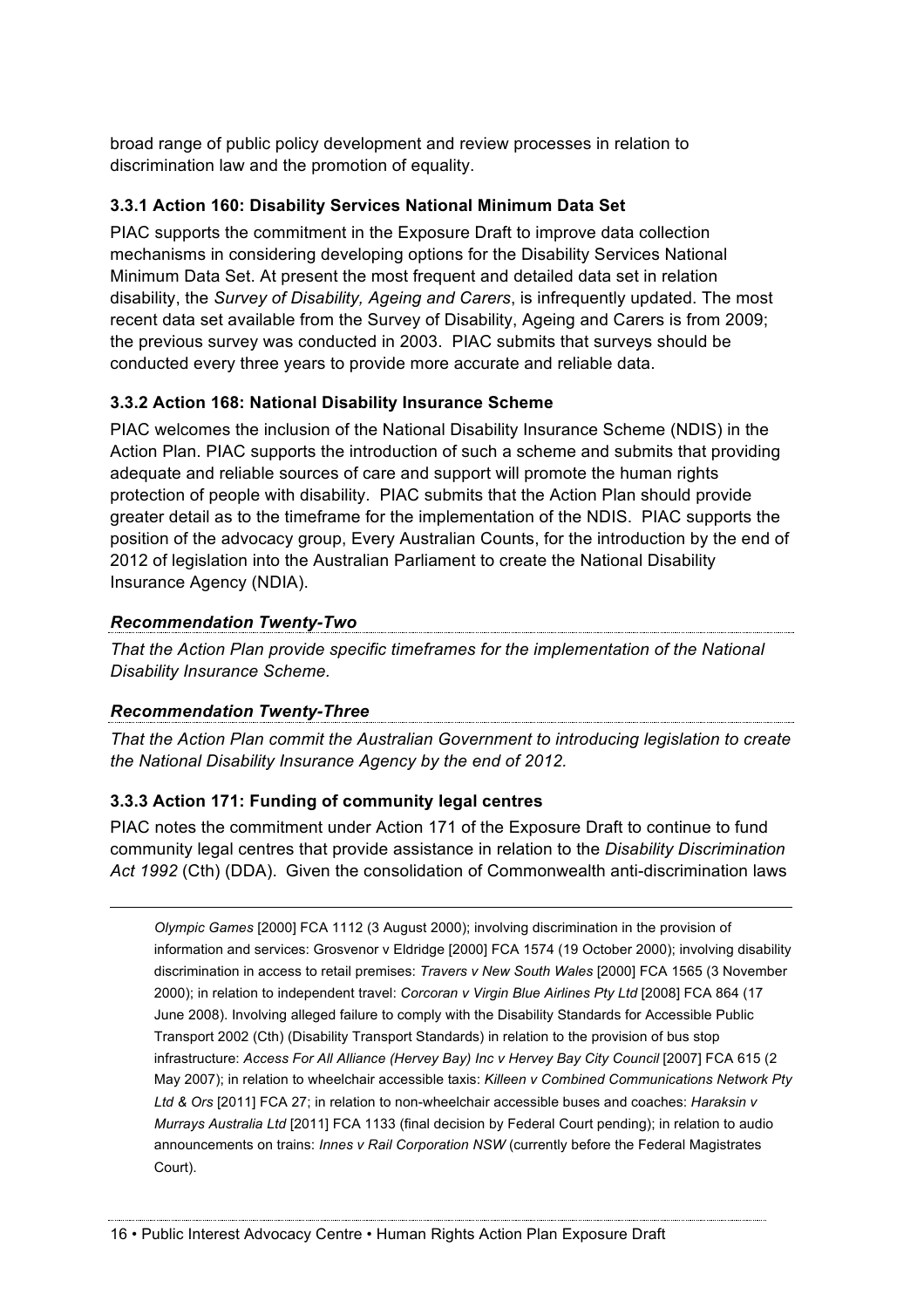is likely to result in the repeal of the DDA, PIAC recommends that the Action Plan specifically commit to continuing to fund disability law focused community legal centres when a new Equality Act commences and replaces the DDA.

### *Recommendation Twenty-Four*

*That the Action Plan commit to providing funding to community legal centres that provide assistance under the proposed Equality Act.*

### **3.4 People in prisons**

PIAC has considerable experience in conducting strategic litigation and law reform work to make systems of detention fairer and to ensure that any limits placed on an individual's freedom of movement are justifiable.

### **3.4.1 Action 179: National Justice CEOs working group**

PIAC supports the development of a National Justice CEO's working group on Mental Illness and Cognitive Disability (the working group) to examine mechanisms to divert and support people with a mental illness or cognitive impairment in the criminal justice system. PIAC believes some of the issues that the working group should address include:

- increasing access to mental health care in prisons (not limited to medication centered care but also including counseling and therapy based treatment programs)
- improving the quality of the existing care provided;
- developing effective diversionary options to keep as many people with a mental illness as possible, out of prison;
- coordinated post-release programs to ensure, amongst other things, continuity of treatment and to reduce recidivism.

PIAC believes that in order for the working group to effectively research and implement strategies for the above issues, that the participation of the non-government sector is essential. PIAC recommends that the Action Plan provide a commit to ensure the participation of representatives from the non-government sector in the development of the strategic priorities of the working group as well as an on-going basis.

### *Recommendation Twenty-Five*

*That the Action plan provide a commitment to ensure the participation of non-government organisations in the National Justice CEOs working group on Mental Illness and Cognitive Disability.*

### **3.4.2 Action 181: Review of the Australian Standard Guidelines for Corrections**

PIAC supports the Australian Government's undertaking to conduct a review of the Australian Standard Guidelines for Corrections. However, the Exposure Draft is currently not clear on whom will participate in this 'peer review' process. PIAC believes it is essential that NGO's working in the area of prisons and detentions, as well as consumers are provided an opportunity to have input into this review process. PIAC also recommends that the Australian Government not only review the current principles of the Australian Standard Guides for Corrections but also their implementation by State and Territory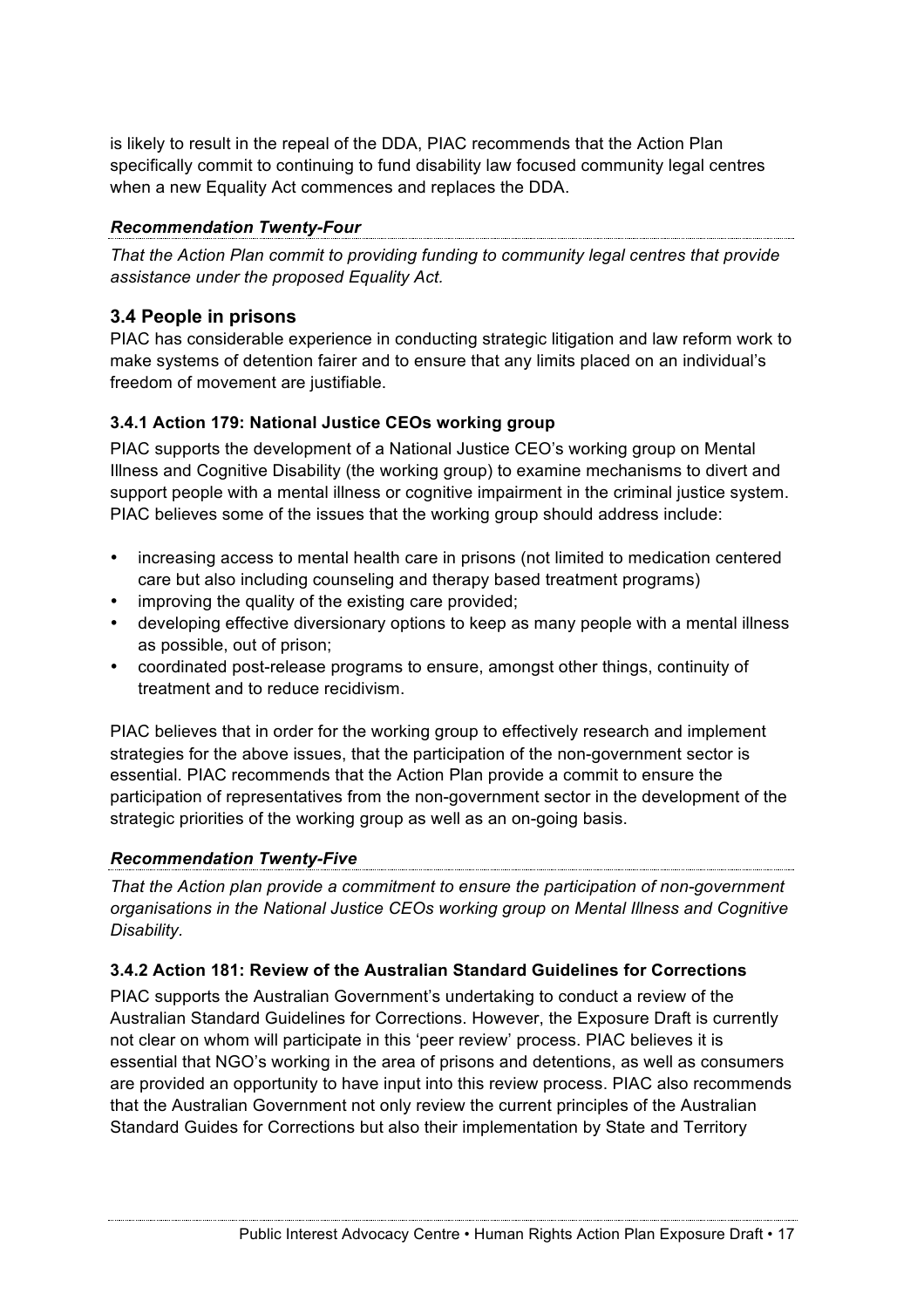Governments. As the Australian Standard Guidelines for Corrections is a voluntary code, in PIAC's experience its principles are often ignored or undermined in practice.

# *Recommendation Twenty-Six*

*That the Action Plan detail the role of non-government organisations and consumers in the review of the* Australian Standard Guidelines for Corrections*.*

### *Recommendation Twenty-Seven*

*That the Action Plan commit the Australian Government to reviewing the implementation of the* Australian Standard Guidelines for Corrections *by state and territory governments.* 

### **3.4.3 Action 182: UN Standard Minimum Rules for the Treatment of Prisoners**

PIAC is concerned that Action 182 commits the Australian Government to working with State and Territory Government's to "continue to deliver corrective services in accordance with standard guidelines which comply with the UN Standard Minimum Rules for the Treatment of Prisoners". PIAC believes the Action is based on an erroneous presumption, namely that the corrective services are currently being delivered in a manner consistent with the UN Standard Minimum Rules for the Treatment of Prisoners (the UN Standard Rules). In PIAC's experience, the human rights of people in correctional facilities, including in the areas of the access to appropriate medical treatment are not being protected by State and Territory Government practice. In order for the Action Plan to be an effective instrument in identifying and redressing such breaches, PIAC recommends the Action Plan contain a commitment to conduct a review of State and Territory Government's operation of correctional facilities in light of the UN Standard Rules.

## *Recommendation Twenty-Eight*

*That the Action Plan commit the Australian Government to conducting a review of State*  and Territory Government's operation of correctional facilities in light of the UN Standard Minimum Rules for the Treatment of Prisoners.

### **3.4.4 Action 184: Role of State and Territory Coroners**

PIAC is concerned that the Exposure Draft does not highlight and address the current limitations in coronial law in Australia. PIAC believes there are a number of essential reforms required in the area of Australian coronial law and practice. These reforms include:

- Clarifying and strengthening the coroner's role in prevention. PIAC submits there should be legislative provisions to clarify beyond doubt that making recommendations by Coroners with the aim of preventing similar deaths occurring in future is one of the primary purposes of inquests;
- Ensuring that governments listen to and respond to the recommendations of coroners – PIAC submits that there should be in all Australian jurisdictions, legislation that mandates a timely public government response to recommendations by Coroners and that there should be a mandatory tabling in Parliament of recommendations and the consequent Government response, in all cases of deaths in custody and where there is a death in police presence;

• The importance of accessible legal representation of families at inquests;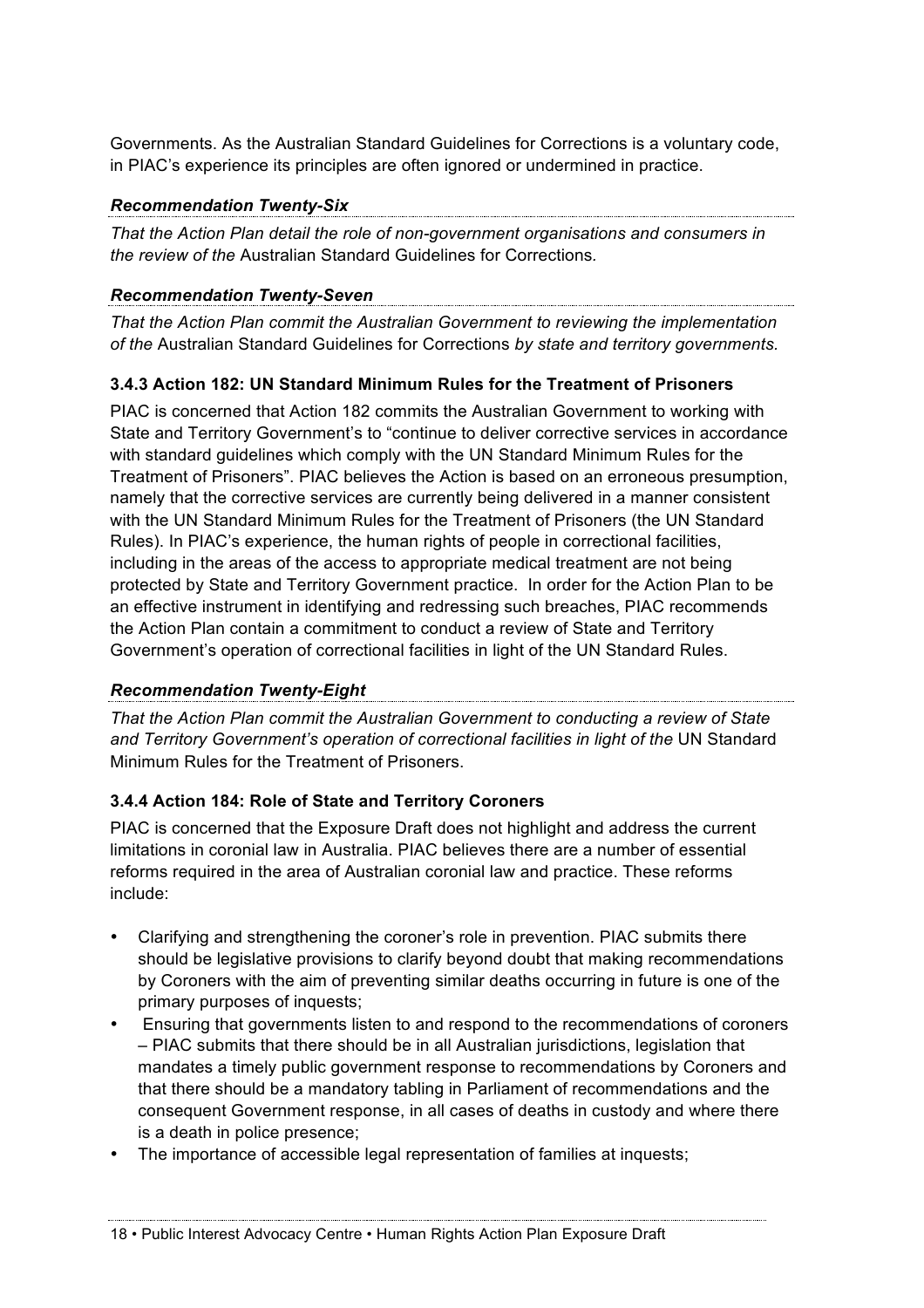- The need for support for and liaison with families in inquests;
- The need for independent investigation of deaths in custody or deaths where there is a police presence.<sup>22</sup>

### *Recommendation Twenty-Nine*

*That the Action Plan commit to improving the current limitations in coronial law in Australia.*

### **3.4.5 Action 187: Legal needs of prisoners**

PIAC welcomes the recognition in the Exposure Draft of the need to ensure continued funding Community Legal Centres (CLCs) to provide legal assistance and information to people in correctional facilities.

Prisoners have a wide range of legal issues that go beyond criminal law. As noted in a 2008 research report by the Law and Justice Foundation, many prisoners also face a range of other civil and family law issues, such as outstanding debt, unpaid fines, unresolved family issues, tenancy problems, and issues in relation to social security payments.<sup>23</sup> These legal problems, if not adequately addressed, can reinforce and exacerbate the already entrenched economic and social disadvantage that many prisoners face and can hinder their effective and positive reintegration into the community upon release.

PIAC submits that it is essential that the Australian Government continue to fund CLCs to provide legal services to prisoners. Further, in providing such funding, the Commonwealth Government must ensure that the funding provided is adequate to enable CLCs to carry out the broad range of legal services that they provide in prisons.

# *Recommendation Thirty*

*That the Australian Government commit to provide funding levels to enable Community Legal Centres to provide a broad range of legal services to people in prisons.*

### **3.9.2 Access to quality mental health services in prisons**

PIAC believes that the Action Plan should commit States and Territory Governments to the provision of accessible and quality mental health services to those detained in prisons and detention facilities. PIAC notes that prisoners are not eligible to receive fee for service or bulk-billed health care services under Medicare and currently, at least in NSW, no Commonwealth money goes to mental health services for prisoners and forensic patients. PIAC believes that prisoners should be able to access any such services provided by the Commonwealth and supports extra assistance being provided in this way to the prison medical services in the states and territories.

PIAC strongly urges the Australian Government to reverse the ban on prisoners being able to access bulk-billed and fee for service health services under Medicare so that

 <sup>22</sup> Please see Peter Dodd '*Western Australia: An opportunity to take the lead on coronial law reform,*  PIAC (2011).

<sup>23</sup> Anne Grunseit, Suzie Forrell & Emily McCarron, *Taking Justice into Custody* (2008).